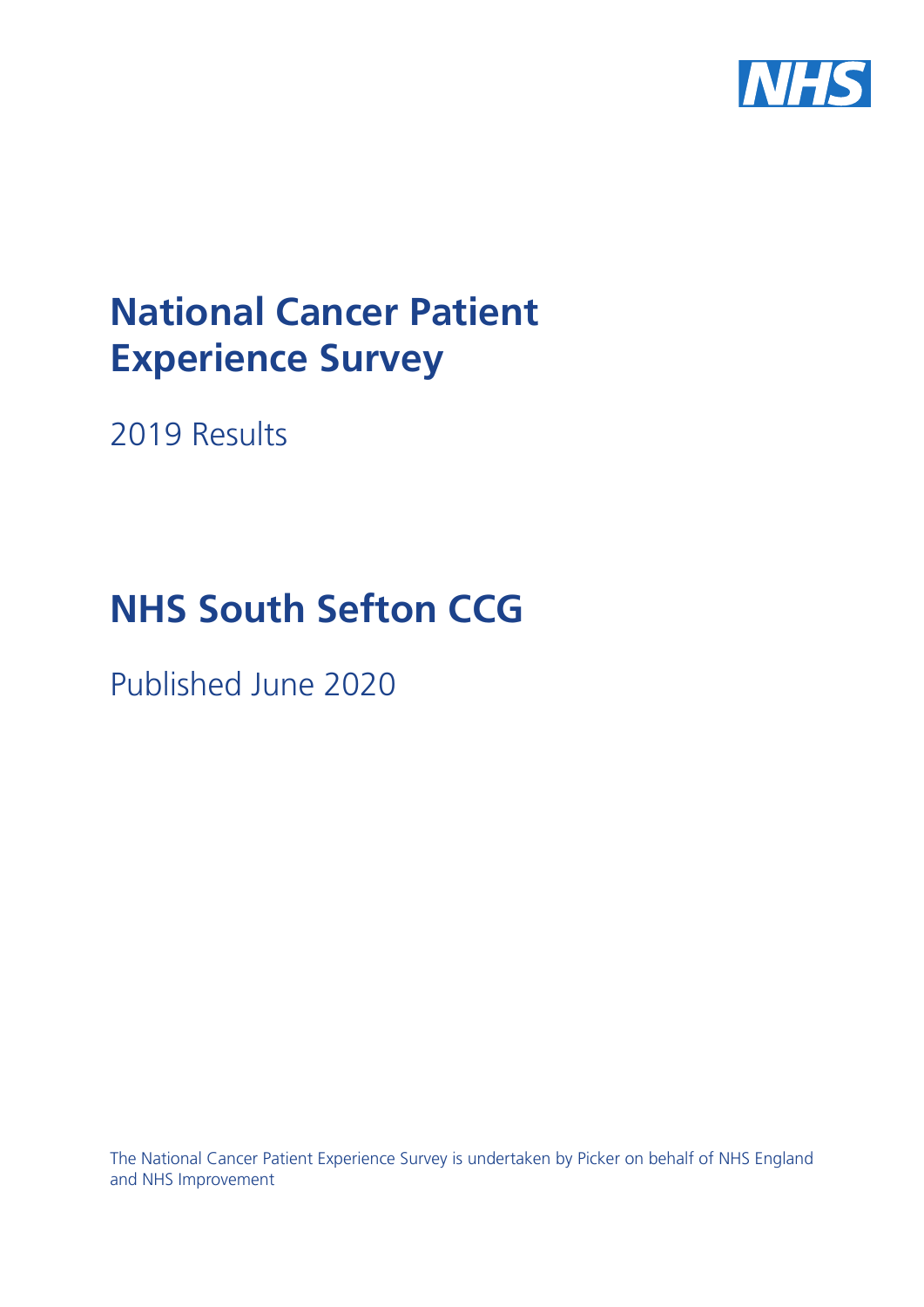### **Executive Summary** Case Mix Adjusted scores

### **Cancer Dashboard Questions**

The following seven questions are included in phase 1 of the Cancer Dashboard developed by Public Health England and NHS England:

Q61. Patient's average rating of care scored from very poor to very good

| $\overline{0}$ | $\overline{2}$                                                | 3 | 4 | 5 | 6 | 7 | 8 | 9   | 10                                                                                            |  |
|----------------|---------------------------------------------------------------|---|---|---|---|---|---|-----|-----------------------------------------------------------------------------------------------|--|
|                |                                                               |   |   |   |   |   |   | 8.9 |                                                                                               |  |
|                |                                                               |   |   |   |   |   |   |     | Q18. Patient definitely involved as much as they wanted in decisions about care and treatment |  |
|                |                                                               |   |   |   |   |   |   |     | Q19. Patient given the name of a CNS who would support them through their treatment           |  |
|                | Q20. Patient found it very or quite easy to contact their CNS |   |   |   |   |   |   |     |                                                                                               |  |
|                |                                                               |   |   |   |   |   |   |     | Q39. Patient always felt they were treated with respect and dignity while in hospital         |  |
|                | leaving hospital                                              |   |   |   |   |   |   |     | Q41. Hospital staff told patient who to contact if worried about condition or treatment after |  |
| 56%            | treatment                                                     |   |   |   |   |   |   |     | Q55. General practice staff definitely did everything they could to support patient during    |  |
|                | Questions Qutside Expected Range                              |   |   |   |   |   |   |     |                                                                                               |  |

### **Questions Outside Expected Range**

|                                                                                                                    |            | Case Mix Adjusted Scores   |                            |                   |
|--------------------------------------------------------------------------------------------------------------------|------------|----------------------------|----------------------------|-------------------|
|                                                                                                                    | 2019 Score | Lower<br>Expected<br>Range | Upper<br>Expected<br>Range | National<br>Score |
| Q14. Patient felt that treatment options were completely explained                                                 | 91%        | 76%                        | 90%                        | 83%               |
| Q16. Patient definitely given practical advice and support in dealing with side effects of<br>treatment            | 78%        | 59%                        | 76%                        | 67%               |
| Q17. Patient definitely told about side effects that could affect them in the future                               | 68%        | 47%                        | 66%                        | 57%               |
| Q28. Afterwards, staff completely explained how operation had gone in understandable<br>way                        | 91%        | 70%                        | 88%                        | 79%               |
| Q30. Hospital staff didn't talk in front of patient as if patient wasn't there                                     | 95%        | 74%                        | 93%                        | 84%               |
| Q31. Patient had confidence and trust in all doctors treating them                                                 | 95%        | 74%                        | 93%                        | 84%               |
| Q50. Patient given enough information about whether chemotherapy was working in a<br>completely understandable way | 90%        | 52%                        | 84%                        | 68%               |
| Q51. Hospital staff definitely gave family or someone close all the information needed to<br>help care at home     | 70%        | 50%                        | 70%                        | 60%               |
| Q52. Patient definitely given enough support from health or social services during treatment                       | 71%        | 39%                        | 65%                        | 52%               |
| Q58. Overall the administration of care was good or very good                                                      | 97%        | 83%                        | 94%                        | 89%               |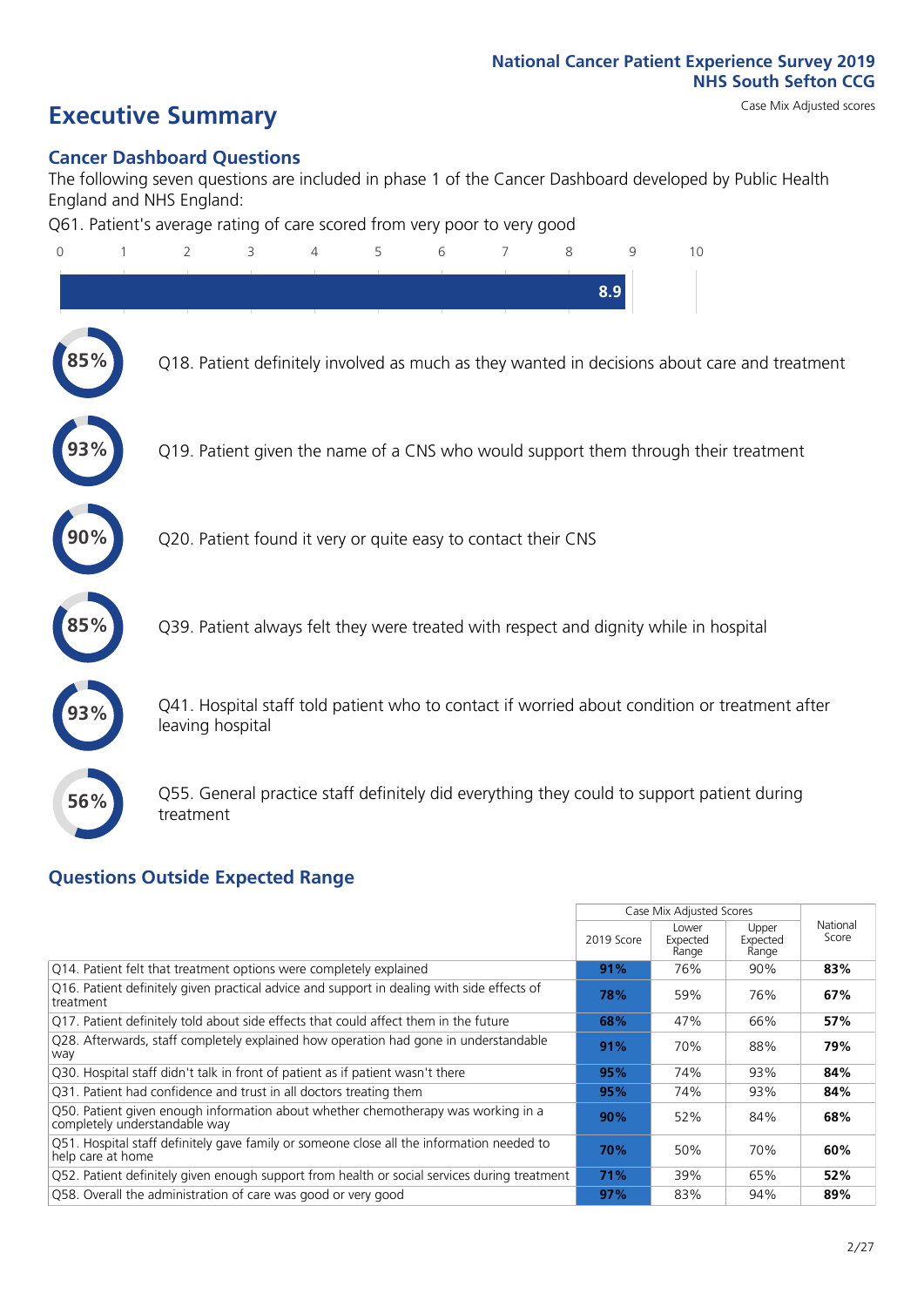### **Introduction**

The National Cancer Patient Experience Survey 2019 is the ninth iteration of the survey first undertaken in 2010. It has been designed to monitor national progress on cancer care; to provide information to drive local quality improvements; to assist commissioners and providers of cancer care; and to inform the work of the various charities and stakeholder groups supporting cancer patients.

The survey was overseen by a national Cancer Patient Experience Advisory Group. This Advisory Group set the principles and objectives of the survey programme and guided questionnaire development. The survey was commissioned and managed by NHS England. The survey provider, Picker, is responsible for designing, running and analysing the survey.

The 2019 survey involved 143 NHS Trusts. Out of 111,366 people, 67,858 people responded to the survey, yielding a response rate of 61%.

### **Methodology**

### **Eligibility, fieldwork and survey methods**

The sample for the survey included all adult (aged 16 and over) NHS patients, with a confirmed primary diagnosis of cancer, discharged from an NHS Trust after an inpatient episode or day case attendance for cancer related treatment in the months of April, May and June 2019. The fieldwork for the survey was undertaken between December 2019 and March 2020.

As in the previous four years, the survey used a mixed mode methodology. Questionnaires were sent by post, with two reminders where necessary, but also included an option to complete the questionnaire online. A Freephone helpline and email was available for respondents to opt out, ask questions about the survey, enable them to complete their questionnaire over the phone and provide access to a translation and interpreting facility for those whose first language was not English.

### **Case-mix adjustment**

Both unadjusted and adjusted scores are presented in this report. Case-mix adjusted scores allows us to account for the impact that differing patient populations might have on results. By using the case-mix adjusted estimates we can obtain a greater understanding of how a CCG is performing given their patient population. The factors taken into account in this case-mix adjustment are gender, age, ethnic group, deprivation, and tumour group.

### **Scoring methodology**

Fifty-two questions from the questionnaire are scored as these questions relate directly to patient experience. For all but one question (Q61), scores are presented as the percentage of positive responses out of all scored responses. For Q61, respondents rate their overall care on a scale of 0 to 10, of which the average was calculated for this question's presented score. The percentages in this report have been rounded to the nearest percentage point. Therefore, in some cases the figures do not appear to add up to 100%.

### **Statistical significance**

In the reporting of 2019 results, appropriate statistical tests have been undertaken to identify unadjusted scores for which the change over time is 'statistically significant'. Thirty-seven scored questions in 2019 have been compared with those of 2018 and a statistically significant change between the two years has been reported where identified.

For the scored questions that are comparable beyond 2018, statistically significant change over the five years has also been reported where identified. A statistically significant difference means that the change in the result is very unlikely to have occurred by sampling variation.

### **Suppression**

### **Question-level suppression**

For scores where the base size per question is  $<$ 21, the score will be suppressed and replaced with an asterisk (\*). The base size will include neutral response options.

### **Double suppression**

If any group within a particular sub-group breakdown (such as the tumour group breakdown) has <21 responses, then the figure for this particular group is suppressed and replaced with an asterisk (\*). If there is only one group within the sub-group breakdown that has <21 respondents, and is therefore suppressed, the group with the next lowest number of respondents is also supressed and replaced with an asterisk (\*) (regardless if it is greater than or less than 21).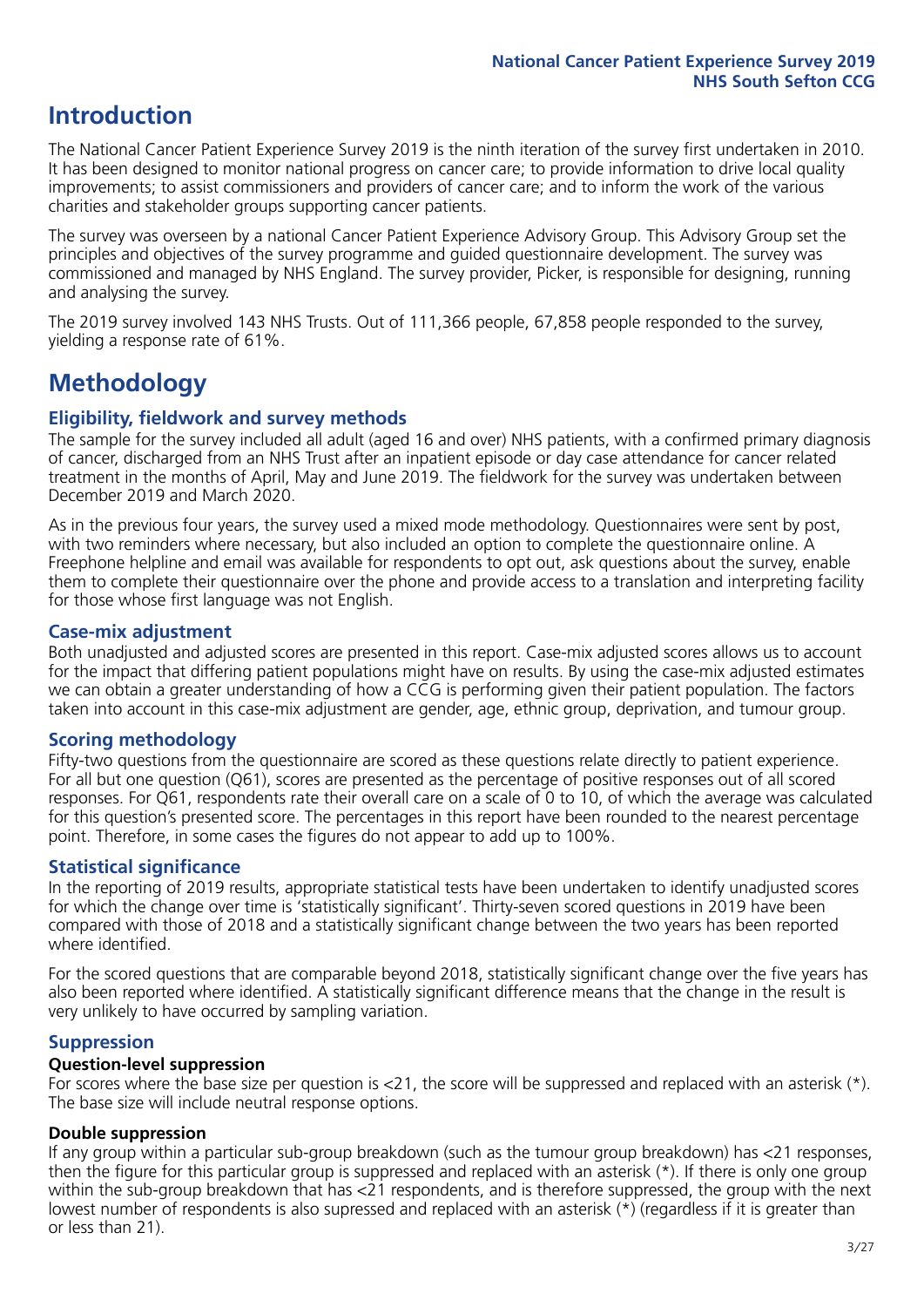### **Understanding the results**

This report shows how this CCG scored for each question in the survey, compared with national results and previous year's results. It is aimed at helping individual CCGs to understand their performance and identify areas for local improvement. Below is a description of the type of results presented within this report and how to understand them.

### **Expected range charts**

The expected range charts in this report show a bar with the lowest and highest score received for each question nationally. Within this bar, an expected range is given (in grey) and a black diamond represents the actual score for this CCG.

CCGs whose score is above the upper limit of the expected range (in the dark blue) are positive outliers, with a score statistically significantly higher than the national mean. This indicates that the CCG performs better than what CCGs of the same size and demographics are expected to perform. The opposite is true if the score is below the lower limit of the expected range (in the light blue); these are negative outliers. For scores within the expected range (in the grey), the score is what we would expect given the CCG's size and demographics.

### **Comparability tables**

The comparability tables show the 2018 and 2019 unadjusted scores for this CCG for each scored question. If there is a significant change from 2018 and 2019 or overall from 2015 to 2019, an arrow will be presented for the direction of change. The adjusted 2019 score will also be presented for each scored question along with the lower and upper expected range and national score. Scores above the upper limit of the expected range will be highlighted dark blue, scores below the lower limit of the expected range will be highlighted light blue, and scores within the lower and upper limit of the expected ranges will be highlighted grey.

### **Tumour type tables**

The tumour type tables show the unadjusted scores for each scored question for each of the 13 tumour groups. The national score for that tumour group is also shown. Unadjusted scores for the same tumour type across different CCGs may not be comparable, as they do not account for the impact that differing patient populations might have on results. Central nervous system is abbreviated as 'CNS' and lower gastrointestinal tract is abbreviated as 'LGT' throughout this report.

### **Year on year charts**

The year on year charts show five columns representing the unadjusted scores of the last five years (2015, 2016, 2017, 2018 and 2019) for each scored question.

#### **Notes on specific questions**

Following the development phase of the 2019 survey, several changes were made to the questionnaire. Six scored questions were amended (Q5, Q18, Q30, Q35, Q56 and Q60) and one non-scored question (Q29) was amended that impacted the comparability of questions Q30 to Q41. Of all questions changed or impacted by change, only Q60 is presented with historical comparisons; though the results should be interpreted with caution.

### **Unadjusted data and case-mix adjusted data**

Unadjusted data should be used to see the actual responses from patients relating to the CCG. Case-mix adjusted data, together with expected ranges, should be used to understand whether the results are significantly higher or lower than national results taking account of the patient mix.

### **Further information**

This research was carried out in accordance with the international standard for organisations conducting social research (accreditation to ISO20252:2012; certificate number GB08/74322). The 2019 survey data has been produced and published in line with the Code of Practice for Official Statistics.

For more information on the methodology, please see the Technical Document. It can be viewed along with the 2019 questionnaire and survey quidance on the website at [www.ncpes.co.uk](https://www.ncpes.co.uk/supporting-documents). For all other outputs at National, Trust, CCG and Cancer Alliance level, please see the PDF reports, Excel tables and dashboards at [www.ncpes.co.uk.](https://www.ncpes.co.uk/current-results)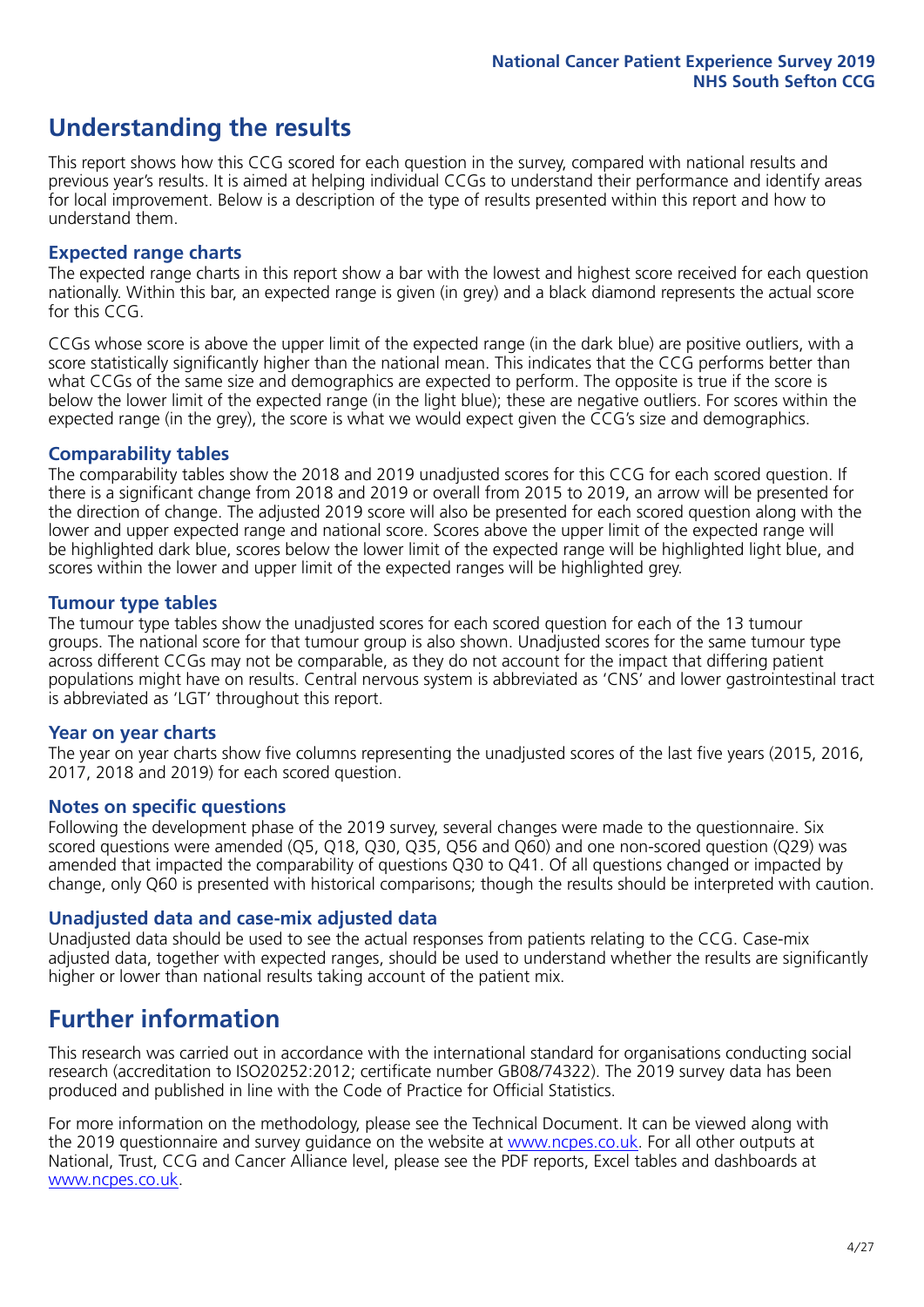### **Response Rate**

### **Overall Response Rate**

120 patients responded out of a total of 199 patients, resulting in a response rate of 60%.

|            | Sample Size | Adjusted<br>Sample | Completed | Response Rate |
|------------|-------------|--------------------|-----------|---------------|
| <b>CCG</b> | 211         | 199                | 120       | 60%           |
| National   | 119.855     | 111,366            | 67,858    | 61%           |

### **Respondents by Survey Type**

|                            | Number of<br>Respondents |
|----------------------------|--------------------------|
| Online                     | 14                       |
| Paper                      | 106                      |
| Phone                      | $\left( \right)$         |
| <b>Translation Service</b> |                          |

### **Respondents by Tumour Group**

|                      | Number of<br>Respondents |
|----------------------|--------------------------|
| <b>Brain / CNS</b>   | Ω                        |
| <b>Breast</b>        | 16                       |
| Colorectal / LGT     | 1 <sub>3</sub>           |
| Gynaecological       | 3                        |
| Haematological       | 32                       |
| <b>Head and Neck</b> | 3                        |
| Lung                 | 7                        |
| Prostate             | 11                       |
| Sarcoma              | 1                        |
| Skin                 | 8                        |
| <b>Upper Gastro</b>  | 8                        |
| Urological           | 10                       |
| Other                | 8                        |

### **Respondents by Age and Gender**

Respondents year of birth has been used to determine age. This information has been amalgamated into 8 age bands. The age and gender distribution for the CCG was as follows:

|        | Age 16-24 | Age 25-34 | Age 35-44 | Age 45-54 | Age 55-64 | Age 65-74 | Age 75-84 | Age 85+ | Total |
|--------|-----------|-----------|-----------|-----------|-----------|-----------|-----------|---------|-------|
| Male   |           |           |           |           | 10        | 27        | 18        |         | 66    |
| Female |           |           |           |           | 10        | 17        | 14        |         | 54    |
| Total  |           |           |           | 13        | 20        | 44        | 32        |         | 120   |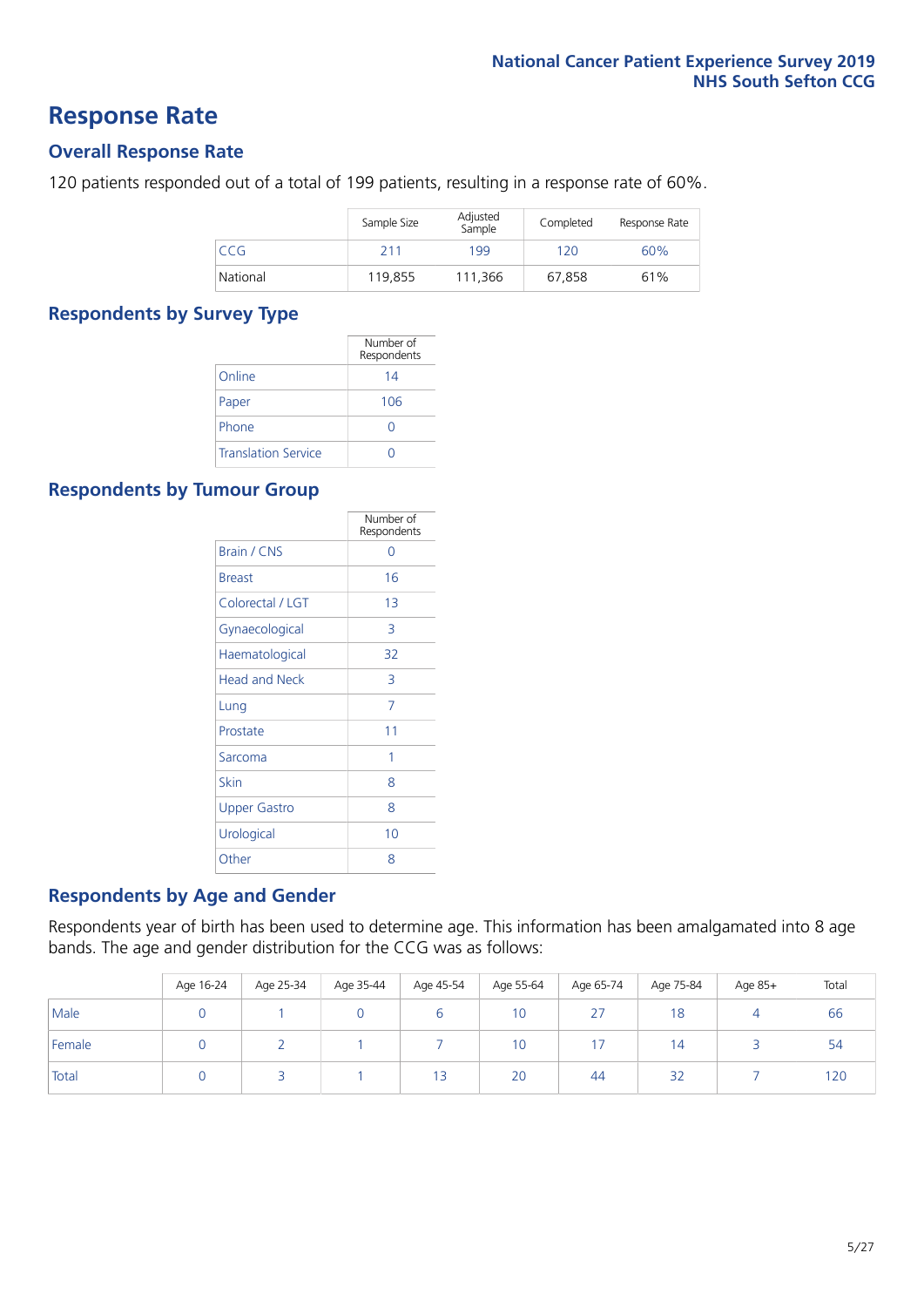## **Expected Range Charts**

| Lower Expected Range<br>Average                                                                                                                                                                                                                                                                                                                                                                                                                                                                                             | Upper Expected Range<br>Case Mix Adjusted Score |     |         |     |     |     |     |            |                                 |             |
|-----------------------------------------------------------------------------------------------------------------------------------------------------------------------------------------------------------------------------------------------------------------------------------------------------------------------------------------------------------------------------------------------------------------------------------------------------------------------------------------------------------------------------|-------------------------------------------------|-----|---------|-----|-----|-----|-----|------------|---------------------------------|-------------|
| <b>SEEING YOUR GP</b><br>Q1. Saw GP once or twice before being told they needed to go to<br>hospital<br>Q2. Patient thought they were seen as soon as necessary                                                                                                                                                                                                                                                                                                                                                             | 0%                                              | 10% | 20%     | 30% | 40% | 50% | 60% | 70%        | 80%<br>85%<br>85%               | 90% 100%    |
| <b>DIAGNOSTIC TESTS</b><br>Q5. Received all the information needed about the test<br>Q6. The length of time waiting for the test to be done was about<br>right<br>Q7. Test results explained in completely understandable way                                                                                                                                                                                                                                                                                               | $0\%$                                           | 10% | 20%     | 30% | 40% | 50% | 60% | 70%        | 80%<br>90%<br>90%<br>83%        | 100%<br>99% |
| FINDING OUT WHAT WAS WRONG WITH YOU<br>Q10. Patient told they could bring a family member or friend when<br>first told they had cancer<br>Q11. Patient felt they were told sensitively that they had cancer<br>Q12. Patient completely understood the explanation of what was<br>wrong<br>Q13. Patient given easy to understand written information about<br>the type of cancer they had                                                                                                                                    | $0\%$                                           | 10% | 20%     | 30% | 40% | 50% | 60% | 70%        | 80%<br>79%<br>87%<br>77%<br>79% | 90% 100%    |
| <b>DECIDING THE BEST TREATMENT FOR YOU</b><br>Q14. Patient felt that treatment options were completely explained<br>Q15. Patient felt possible side effects were definitely explained in<br>an understandable way<br>Q16. Patient definitely given practical advice and support in dealing<br>with side effects of treatment<br>Q17. Patient definitely told about side effects that could affect<br>them in the future<br>Q18. Patient definitely involved as much as they wanted in<br>decisions about care and treatment | 0%                                              | 10% | 20%     | 30% | 40% | 50% | 60% | 70%<br>68% | 80%<br>91%<br>76%<br>78%<br>85% | 90% 100%    |
| <b>CLINICAL NURSE SPECIALIST (CNS)</b><br>Q19. Patient given the name of a CNS who would support them<br>through their treatment<br>Q20. Patient found it very or quite easy to contact their CNS<br>Q21. Patient got understandable answers to important questions<br>all or most of the time                                                                                                                                                                                                                              | 0%                                              |     | 10% 20% | 30% | 40% | 50% | 60% | 70%        | 80%<br>93%<br>90%<br>86%        | 90% 100%    |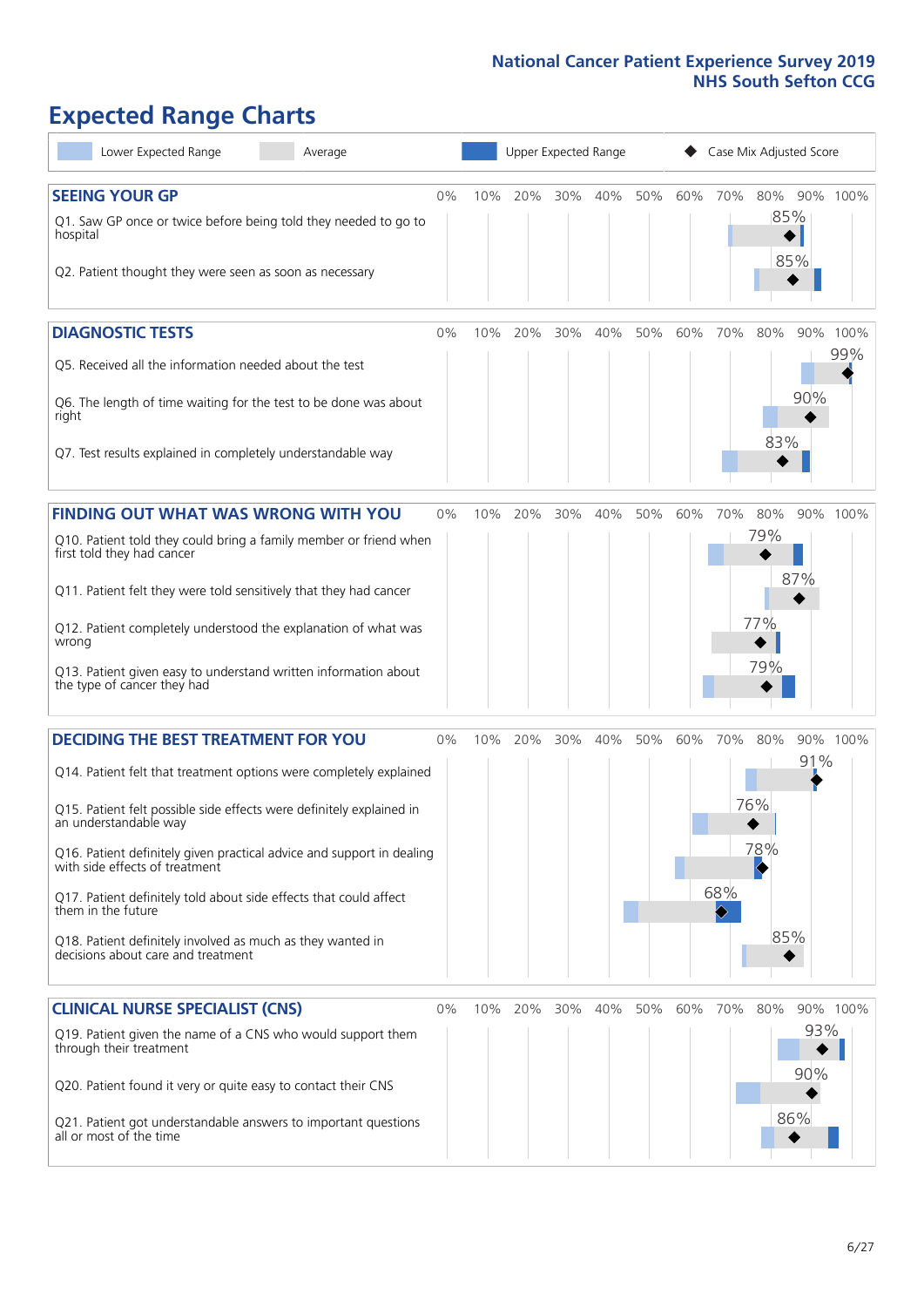### **Expected Range Charts**

| Lower Expected Range<br>Average                                                                                                                                                                                                                               |    |     |     |     | Upper Expected Range |     |     |     |     | Case Mix Adjusted Score |          |
|---------------------------------------------------------------------------------------------------------------------------------------------------------------------------------------------------------------------------------------------------------------|----|-----|-----|-----|----------------------|-----|-----|-----|-----|-------------------------|----------|
| <b>SUPPORT FOR PEOPLE WITH CANCER</b><br>Q22. Hospital staff gave information about support or self-help<br>groups for people with cancer<br>Q23. Hospital staff discussed or gave information about the impact<br>cancer could have on day to day activities | 0% | 10% | 20% | 30% | 40%                  | 50% | 60% | 70% | 80% | 87%<br>90%              | 90% 100% |
| Q24. Hospital staff gave information on getting financial help or<br>possible benefits<br>Q25. Hospital staff told patient they could get free prescriptions                                                                                                  |    |     |     |     |                      |     | 61% |     |     | 90%                     |          |
| <b>OPERATIONS</b>                                                                                                                                                                                                                                             | 0% | 10% | 20% | 30% | 40%                  | 50% | 60% | 70% | 80% |                         | 90% 100% |
| Q27. Beforehand, patient had all the information needed about the<br>operation<br>Q28. Afterwards, staff completely explained how operation had                                                                                                               |    |     |     |     |                      |     |     |     |     | 91%                     | 98%      |
| gone in understandable way                                                                                                                                                                                                                                    |    |     |     |     |                      |     |     |     |     |                         |          |
| <b>HOSPITAL CARE AS AN INPATIENT</b>                                                                                                                                                                                                                          | 0% | 10% | 20% | 30% | 40%                  | 50% | 60% | 70% | 80% |                         | 90% 100% |
| Q30. Hospital staff didn't talk in front of patient as if patient wasn't<br>there<br>Q31. Patient had confidence and trust in all doctors treating them                                                                                                       |    |     |     |     |                      |     |     |     |     | 95%<br>k<br>95%         |          |
| Q32. Patient's family or someone close definitely felt able to talk to<br>a doctor                                                                                                                                                                            |    |     |     |     |                      |     |     |     | 79% |                         |          |
| Q33. Patient had confidence and trust in all the ward nurses<br>treating them                                                                                                                                                                                 |    |     |     |     |                      |     |     |     | 79% |                         |          |
| Q34. Patient thought there were always or nearly always enough<br>nurses on duty to care for them                                                                                                                                                             |    |     |     |     |                      |     |     | 69% |     |                         |          |
| Q35. All hospital staff asked patient what name they prefer to be<br>called by                                                                                                                                                                                |    |     |     |     |                      |     | 64% |     |     |                         |          |
| Q36. Patient always given enough privacy when discussing<br>condition or treatment                                                                                                                                                                            |    |     |     |     |                      |     |     |     |     | 91%                     |          |
| Q37. Patient definitely found hospital staff to discuss worries or<br>fears during their inpatient visit                                                                                                                                                      |    |     |     |     |                      |     | 63% |     |     |                         |          |
| Q38. Hospital staff definitely did everything they could to help<br>control pain                                                                                                                                                                              |    |     |     |     |                      |     |     |     |     | 88%                     |          |
| Q39. Patient always felt they were treated with respect and dignity<br>while in hospital                                                                                                                                                                      |    |     |     |     |                      |     |     |     |     | 85%                     |          |
| Q40. Patient given clear written information about what should or<br>should not do after leaving hospital                                                                                                                                                     |    |     |     |     |                      |     |     |     |     | 95%                     |          |
| Q41. Hospital staff told patient who to contact if worried about<br>condition or treatment after leaving hospital                                                                                                                                             |    |     |     |     |                      |     |     |     |     | 93%                     |          |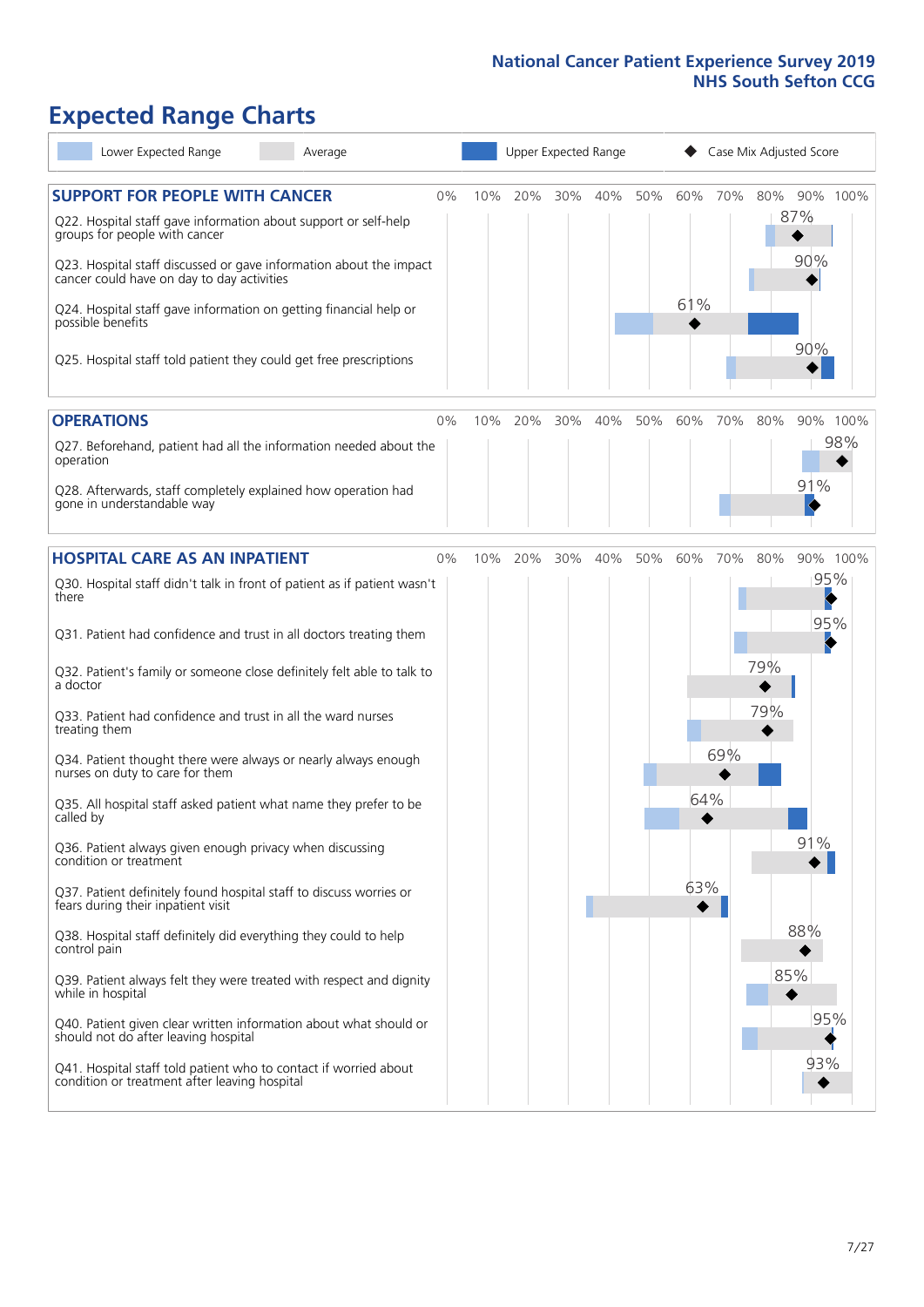### **Expected Range Charts**

| Lower Expected Range                                                                                                  | Average |          |     | Upper Expected Range |     |     | Case Mix Adjusted Score |     |     |     |     |          |
|-----------------------------------------------------------------------------------------------------------------------|---------|----------|-----|----------------------|-----|-----|-------------------------|-----|-----|-----|-----|----------|
| <b>HOSPITAL CARE AS A DAY PATIENT / OUTPATIENT 0%</b>                                                                 |         |          | 10% | 20%                  | 30% | 40% | 50%                     | 60% | 70% | 80% |     | 90% 100% |
| Q43. Patient definitely found hospital staff to discuss worries or<br>fears during their outpatient or day case visit |         |          |     |                      |     |     |                         |     | 73% |     |     |          |
| Q44. Cancer doctor had the right documents at patient's last<br>outpatient appointment                                |         |          |     |                      |     |     |                         |     |     |     |     | 98%      |
| Q46. Beforehand patient completely had all information needed<br>about radiotherapy treatment                         |         |          |     |                      |     |     |                         |     |     |     | 91% |          |
| Q47. Patient completely given understandable information about<br>whether radiotherapy was working                    |         |          |     |                      |     |     |                         |     | 67% |     |     |          |
| Q49. Beforehand patient completely had all information needed<br>about chemotherapy treatment                         |         |          |     |                      |     |     |                         |     |     |     | 95% |          |
| Q50. Patient given enough information about whether<br>chemotherapy was working in a completely understandable way    |         |          |     |                      |     |     |                         |     |     |     | 90% |          |
| <b>HOME CARE AND SUPPORT</b>                                                                                          |         | 0%       | 10% | 20%                  | 30% | 40% | 50%                     | 60% | 70% | 80% |     | 90% 100% |
| Q51. Hospital staff definitely gave family or someone close all the<br>information needed to help care at home        |         |          |     |                      |     |     |                         |     | 70% |     |     |          |
| Q52. Patient definitely given enough support from health or social<br>services during treatment                       |         |          |     |                      |     |     |                         |     | 71% |     |     |          |
| Q53. Patient definitely given enough support from health or social<br>services after treatment                        |         |          |     |                      |     |     | 47%                     |     |     |     |     |          |
| <b>CARE FROM YOUR GENERAL PRACTICE</b>                                                                                |         | 0%       | 10% | 20%                  | 30% | 40% | 50%                     | 60% | 70% | 80% |     | 90% 100% |
| Q54. GP given enough information about patient's condition and<br>treatment                                           |         |          |     |                      |     |     |                         |     |     |     | 93% |          |
| Q55. General practice staff definitely did everything they could to<br>support patient during treatment               |         |          |     |                      |     |     |                         | 56% |     |     |     |          |
| <b>YOUR OVERALL NHS CARE</b>                                                                                          |         | 0%       | 10% | 20%                  | 30% | 40% | 50%                     | 60% | 70% | 80% |     | 90% 100% |
| Q56. Different people treating and caring for patient always work<br>well together to give best possible care         |         |          |     |                      |     |     |                         |     | 73% |     |     |          |
| Q57. Patient given a care plan                                                                                        |         |          |     |                      |     |     | 47%                     |     |     |     |     |          |
| Q58. Overall the administration of care was good or very good                                                         |         |          |     |                      |     |     |                         |     |     |     |     | 97%      |
| Q59. Patient felt length of time for attending clinics and<br>appointments for cancer was about right                 |         |          |     |                      |     |     |                         |     |     | 76% |     |          |
| Q60. Someone discussed with patient whether they would like to<br>take part in cancer research                        |         |          |     | 20%                  |     |     |                         |     |     |     |     |          |
|                                                                                                                       |         | $\Omega$ |     | 2                    | 3   | 4   | 5                       | 6   |     | 8   | 9   | 10       |
| Q61. Patient's average rating of care scored from very poor to very<br>good                                           |         |          |     |                      |     |     |                         |     |     |     | 8.9 |          |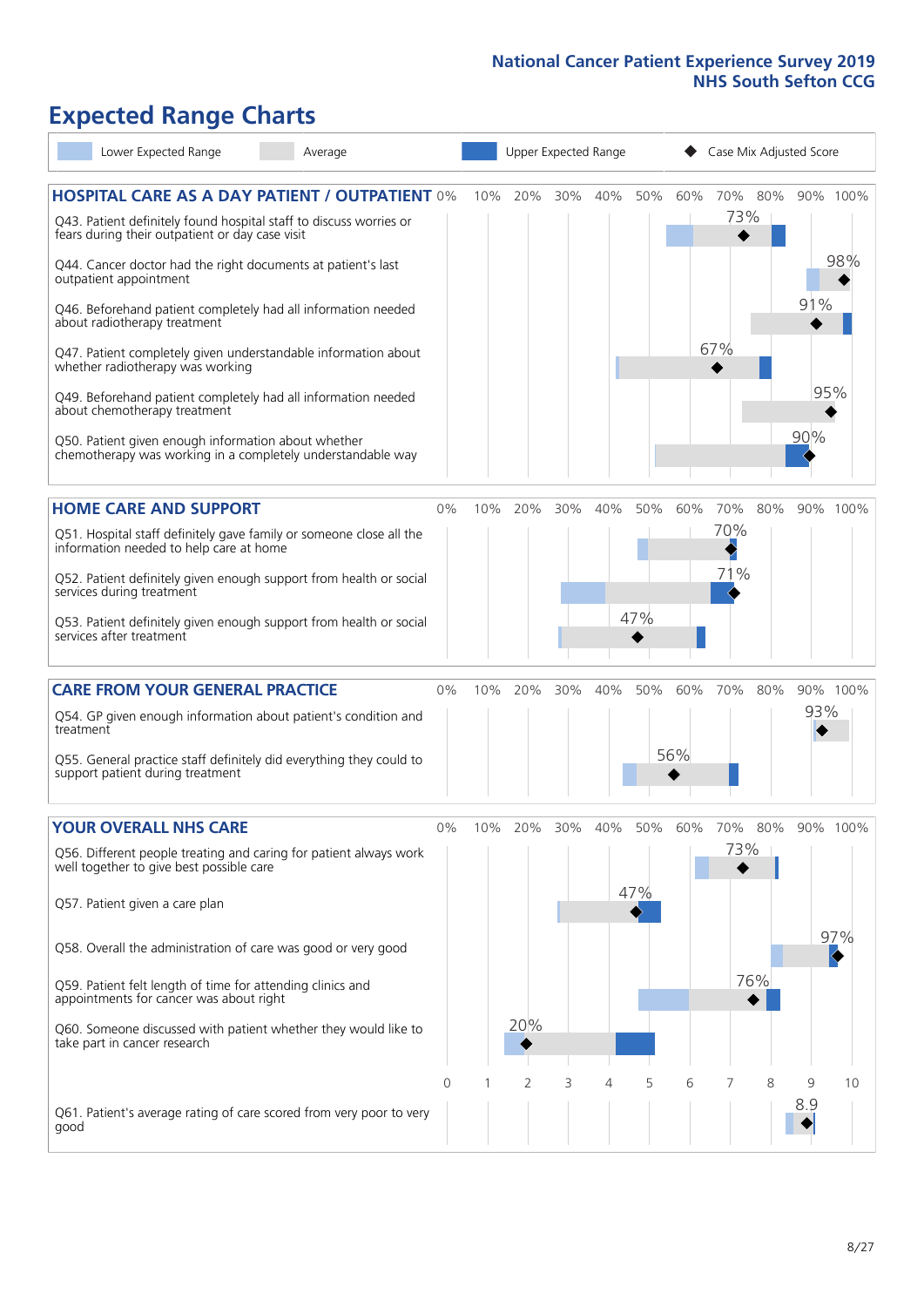### **Comparability Tables**

\* Indicates where a score has been suppressed because there are less than 21 responses.

\*\* No score available for 2018.

 $\triangle$  or  $\nabla$ 

Change 2018-2019: Indicates where 2019 score is significantly higher or lower than 2018 score Change Overall: Indicates significant change overall (2015, 2016, 2017, 2018 and 2019).

Adjusted Score below Lower Expected Range Adjusted Score between Upper and Lower Expected Ranges Adjusted Score above Upper Expected Range

|                                                                             |           |               | Unadjusted Scores |               |                         |                   |               | Case Mix Adjusted Scores            |                |                   |
|-----------------------------------------------------------------------------|-----------|---------------|-------------------|---------------|-------------------------|-------------------|---------------|-------------------------------------|----------------|-------------------|
|                                                                             | 2018<br>n | 2018<br>Score | 2019<br>n         | 2019<br>Score | Change<br>2018-<br>2019 | Change<br>Overall | 2019<br>Score | Lower<br>Expected Expected<br>Range | Upper<br>Range | National<br>Score |
| <b>SEEING YOUR GP</b>                                                       |           |               |                   |               |                         |                   |               |                                     |                |                   |
| Q1. Saw GP once or twice before being told they needed to go<br>to hospital | 85        | 74%           | 93                | 84%           |                         |                   | 85%           | 71%                                 | 87%            | 79%               |
| Q2. Patient thought they were seen as soon as necessary                     | 118       | 78%           | 115               | 85%           |                         |                   | 85%           | 77%                                 | 91%            | 84%               |
| <b>DIAGNOSTIC TESTS</b>                                                     |           |               |                   |               |                         |                   |               |                                     |                |                   |

| Q5. Received all the information needed about the test                    | $**$ | **  | 98 | 99% |  | 99% | 91% | 99% | 95% |
|---------------------------------------------------------------------------|------|-----|----|-----|--|-----|-----|-----|-----|
| Q6. The length of time waiting for the test to be done was<br>about right | 99   | 89% | 98 | 90% |  | 90% | 82% | 94% | 88% |
| Q7. Test results explained in completely understandable way               | 99   | 77% | 98 | 83% |  | 83% | 72% | 88% | 80% |

| <b>FINDING OUT WHAT WAS WRONG WITH YOU</b>                                                      |      |     |     |     |   |     |     |     |     |
|-------------------------------------------------------------------------------------------------|------|-----|-----|-----|---|-----|-----|-----|-----|
| Q10. Patient told they could bring a family member or friend<br>when first told they had cancer | 108  | 62% | 110 | 78% | A | 79% | 68% | 85% | 77% |
| Q11. Patient felt they were told sensitively that they had cancer                               | l 17 | 88% | 119 | 87% |   | 87% | 79% | 92% | 86% |
| Q12. Patient completely understood the explanation of what<br>was wrong                         | 17   | 69% | 17  | 76% |   | 77% | 65% | 81% | 73% |
| Q13. Patient given easy to understand written information<br>about the type of cancer they had  | 98   | 73% | 103 | 80% |   | 79% | 66% | 83% | 74% |

| <b>DECIDING THE BEST TREATMENT FOR YOU</b>                                                              |      |     |     |     |     |     |     |     |
|---------------------------------------------------------------------------------------------------------|------|-----|-----|-----|-----|-----|-----|-----|
| Q14. Patient felt that treatment options were completely<br>explained                                   | 105  | 82% | 108 | 92% | 91% | 76% | 90% | 83% |
| Q15. Patient felt possible side effects were definitely explained<br>in an understandable way           | 114  | 78% | 110 | 75% | 76% | 64% | 81% | 73% |
| Q16. Patient definitely given practical advice and support in<br>dealing with side effects of treatment | 113  | 72% | 114 | 78% | 78% | 59% | 76% | 67% |
| Q17. Patient definitely told about side effects that could affect<br>them in the future                 | 105  | 54% | 103 | 68% | 68% | 47% | 66% | 57% |
| Q18. Patient definitely involved as much as they wanted in<br>decisions about care and treatment        | $**$ | **  | 18  | 85% | 85% | 74% | 88% | 81% |

| <b>CLINICAL NURSE SPECIALIST (CNS)</b>                                                    |     |     |     |        |  |     |     |     |     |
|-------------------------------------------------------------------------------------------|-----|-----|-----|--------|--|-----|-----|-----|-----|
| Q19. Patient given the name of a CNS who would support them<br>through their treatment    | 116 | 97% | 115 | 92%    |  | 93% | 87% | 97% | 92% |
| Q20. Patient found it very or quite easy to contact their CNS                             | 100 | 88% | 94  | $90\%$ |  | 90% | 77% | 92% | 85% |
| Q21. Patient got understandable answers to important<br>questions all or most of the time | 101 | 85% | 92  | 86%    |  | 86% | 81% | 94% | 87% |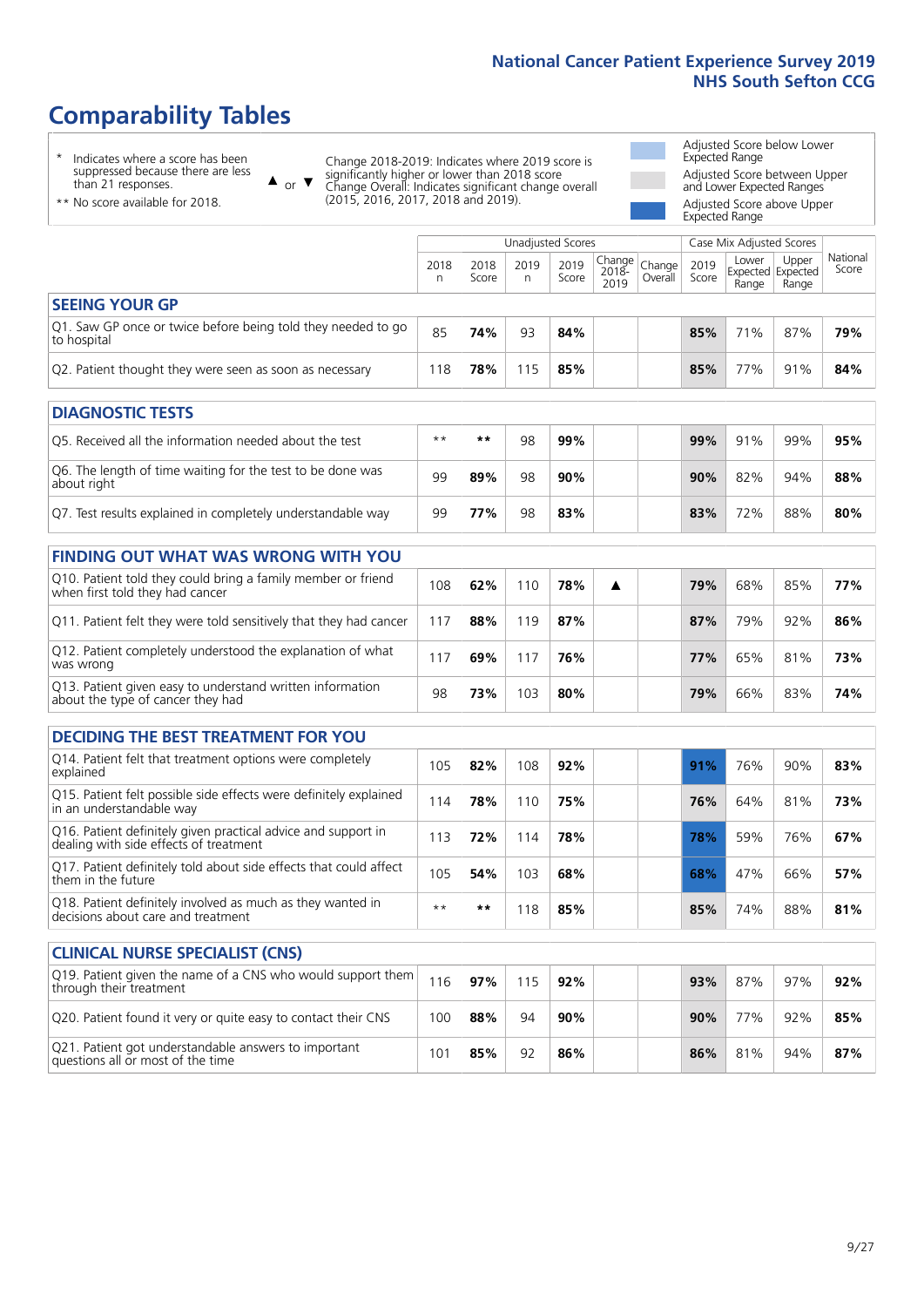### **Comparability Tables**

\* Indicates where a score has been suppressed because there are less than 21 responses.

\*\* No score available for 2018.

 $\triangle$  or  $\nabla$ 

Change 2018-2019: Indicates where 2019 score is significantly higher or lower than 2018 score Change Overall: Indicates significant change overall (2015, 2016, 2017, 2018 and 2019).

Adjusted Score below Lower Expected Range Adjusted Score between Upper and Lower Expected Ranges Adjusted Score above Upper Expected Range

|                                                                                                                   |              |               | <b>Unadjusted Scores</b> |               |                            |                   |               | Case Mix Adjusted Scores            |                |                   |
|-------------------------------------------------------------------------------------------------------------------|--------------|---------------|--------------------------|---------------|----------------------------|-------------------|---------------|-------------------------------------|----------------|-------------------|
|                                                                                                                   | 2018<br>n    | 2018<br>Score | 2019<br>$\mathsf{n}$     | 2019<br>Score | Change<br>$2018 -$<br>2019 | Change<br>Overall | 2019<br>Score | Lower<br>Expected Expected<br>Range | Upper<br>Range | National<br>Score |
| <b>SUPPORT FOR PEOPLE WITH CANCER</b>                                                                             |              |               |                          |               |                            |                   |               |                                     |                |                   |
| Q22. Hospital staff gave information about support or self-help<br>groups for people with cancer                  | 90           | 77%           | 84                       | 86%           |                            |                   | 87%           | 81%                                 | 95%            | 88%               |
| Q23. Hospital staff discussed or gave information about the<br>impact cancer could have on day to day activities  | 85           | 82%           | 79                       | 90%           |                            | ▲                 | 90%           | 76%                                 | 92%            | 84%               |
| Q24. Hospital staff gave information on getting financial help or<br>possible benefits                            | 62           | 65%           | 66                       | 59%           |                            |                   | 61%           | 51%                                 | 74%            | 63%               |
| Q25. Hospital staff told patient they could get free prescriptions                                                | 39           | 79%           | 51                       | 90%           |                            |                   | 90%           | 71%                                 | 92%            | 82%               |
| <b>OPERATIONS</b>                                                                                                 |              |               |                          |               |                            |                   |               |                                     |                |                   |
| Q27. Beforehand, patient had all the information needed about<br>the operation                                    | 73           | 93%           | 77                       | 97%           |                            |                   | 98%           | 92%                                 | 100%           | 96%               |
| Q28. Afterwards, staff completely explained how operation had<br>gone in understandable way                       | 73           | 82%           | 77                       | 91%           |                            |                   | 91%           | 70%                                 | 88%            | 79%               |
| <b>HOSPITAL CARE AS AN INPATIENT</b>                                                                              |              |               |                          |               |                            |                   |               |                                     |                |                   |
| Q30. Hospital staff didn't talk in front of patient as if patient<br>wasn't there                                 | $\star\star$ | $***$         | 57                       | 95%           |                            |                   | 95%           | 74%                                 | 93%            | 84%               |
| Q31. Patient had confidence and trust in all doctors treating<br>them                                             | $**$         | **            | 57                       | 95%           |                            |                   | 95%           | 74%                                 | 93%            | 84%               |
| Q32. Patient's family or someone close definitely felt able to talk<br>to a doctor                                | $\star\star$ | $***$         | 46                       | 78%           |                            |                   | 79%           | 59%                                 | 85%            | 72%               |
| O33. Patient had confidence and trust in all the ward nurses<br>treating them                                     | $**$         | $***$         | 56                       | 80%           |                            |                   | 79%           | 63%                                 | 86%            | 74%               |
| Q34. Patient thought there were always or nearly always<br>enough nurses on duty to care for them                 | $**$         | $***$         | 56                       | 70%           |                            |                   | 69%           | 52%                                 | 77%            | 64%               |
| Q35. All hospital staff asked patient what name they prefer to<br>be called by                                    | $**$         | $***$         | 56                       | 68%           |                            |                   | 64%           | 57%                                 | 84%            | 71%               |
| Q36. Patient always given enough privacy when discussing<br>condition or treatment                                | $**$         | $***$         | 57                       | 91%           |                            |                   | 91%           | 75%                                 | 94%            | 85%               |
| Q37. Patient definitely found hospital staff to discuss worries or<br>fears during their inpatient visit          | $**$         | $***$         | 38                       | 63%           |                            |                   | 63%           | 36%                                 | 68%            | 52%               |
| Q38. Hospital staff definitely did everything they could to help<br>control pain                                  | $* *$        | $***$         | 54                       | 89%           |                            |                   | 88%           | 73%                                 | 93%            | 83%               |
| Q39. Patient always felt they were treated with respect and<br>dignity while in hospital                          | $* *$        | $***$         | 57                       | 86%           |                            |                   | 85%           | 79%                                 | 96%            | 88%               |
| Q40. Patient given clear written information about what should<br>or should not do after leaving hospital         | $\star\star$ | **            | 55                       | 95%           |                            |                   | 95%           | 77%                                 | 95%            | 86%               |
| Q41. Hospital staff told patient who to contact if worried about<br>condition or treatment after leaving hospital | $* *$        | **            | 54                       | 93%           |                            |                   | 93%           | 88%                                 | 100%           | 94%               |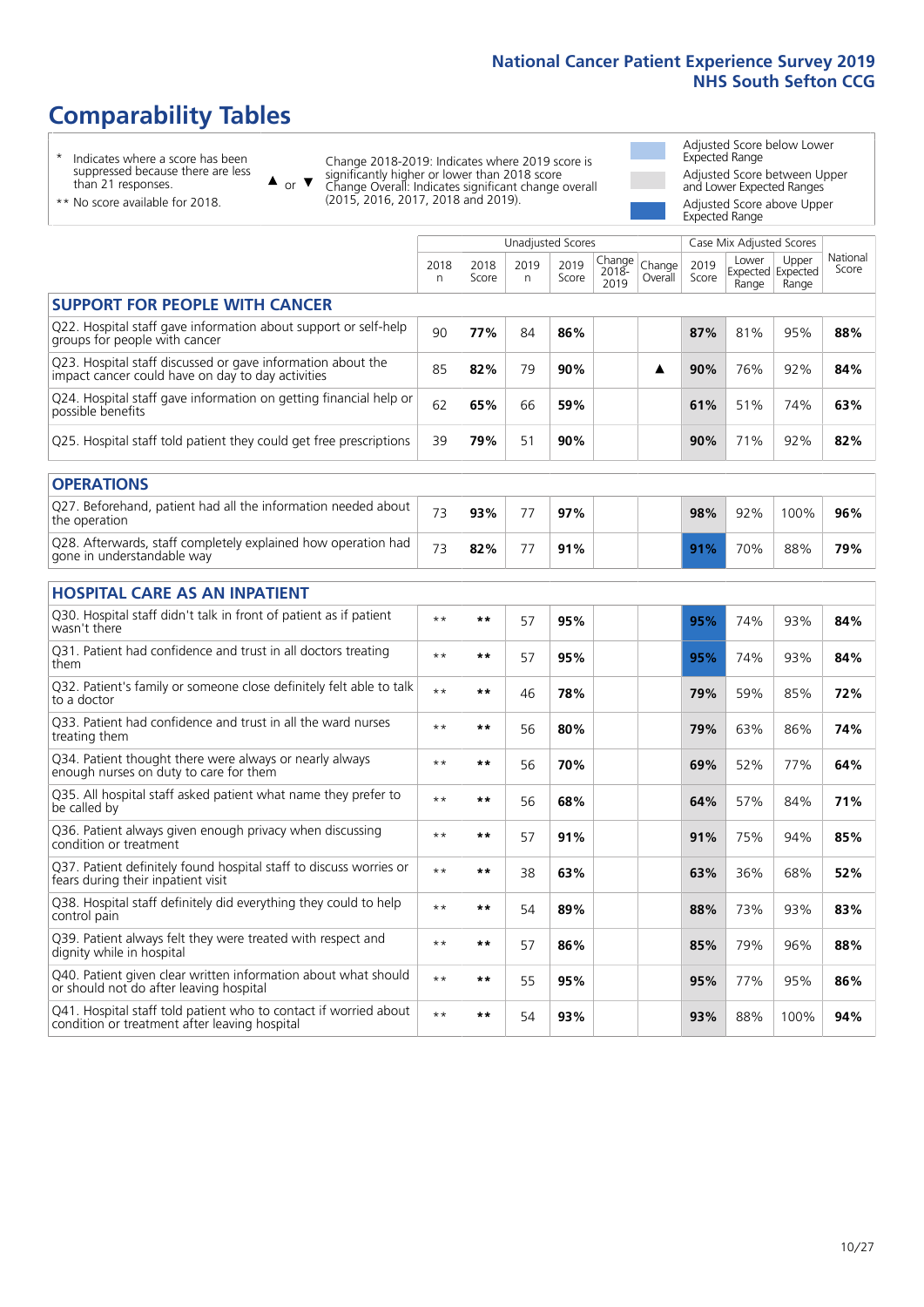### **Comparability Tables**

\* Indicates where a score has been suppressed because there are less than 21 responses.

\*\* No score available for 2018.

or  $\blacktriangledown$  $\blacktriangle$ 

Change 2018-2019: Indicates where 2019 score is significantly higher or lower than 2018 score Change Overall: Indicates significant change overall (2015, 2016, 2017, 2018 and 2019).

Adjusted Score below Lower Expected Range Adjusted Score between Upper and Lower Expected Ranges Adjusted Score above Upper Expected Range

> National Score

|                                                                                                                       |           |               |           | <b>Unadjusted Scores</b> |                            |                   |               | Case Mix Adjusted Scores |                                     |                  |
|-----------------------------------------------------------------------------------------------------------------------|-----------|---------------|-----------|--------------------------|----------------------------|-------------------|---------------|--------------------------|-------------------------------------|------------------|
|                                                                                                                       | 2018<br>n | 2018<br>Score | 2019<br>n | 2019<br>Score            | Change<br>$2018 -$<br>2019 | Change<br>Overall | 2019<br>Score | Lower<br>Range           | Upper<br>Expected Expected<br>Range | Nationa<br>Score |
| <b>HOSPITAL CARE AS A DAY PATIENT / OUTPATIENT</b>                                                                    |           |               |           |                          |                            |                   |               |                          |                                     |                  |
| Q43. Patient definitely found hospital staff to discuss worries or<br>fears during their outpatient or day case visit | 85        | 69%           | 85        | 74%                      |                            |                   | 73%           | 61%                      | 80%                                 | 71%              |
| Q44. Cancer doctor had the right documents at patient's last<br>outpatient appointment                                | 106       | 96%           | 109       | 98%                      |                            |                   | 98%           | 92%                      | 100%                                | 96%              |
| Q46. Beforehand patient completely had all information needed<br>about radiotherapy treatment                         | 35        | 89%           | 35        | 91%                      |                            |                   | 91%           | 75%                      | 98%                                 | 86%              |
| Q47. Patient completely given understandable information<br>about whether radiotherapy was working                    | 30        | 73%           | 31        | 68%                      |                            |                   | 67%           | 43%                      | 77%                                 | 60%              |
| Q49. Beforehand patient completely had all information needed<br>about chemotherapy treatment                         | 53        | 87%           | 38        | 95%                      |                            |                   | 95%           | 73%                      | 96%                                 | 84%              |
| Q50. Patient given enough information about whether<br>chemotherapy was working in a completely understandable way    | 50        | 66%           | 33        | 91%                      |                            |                   | 90%           | 52%                      | 84%                                 | 68%              |
| <b>HOME CARE AND SUPPORT</b>                                                                                          |           |               |           |                          |                            |                   |               |                          |                                     |                  |
| Q51. Hospital staff definitely gave family or someone close all<br>the information needed to help care at home        | 94        | 66%           | 89        | 71%                      |                            |                   | 70%           | 50%                      | 70%                                 | 60%              |
| Q52. Patient definitely given enough support from health or<br>social services during treatment                       | 67        | 69%           | 66        | 71%                      |                            |                   | 71%           | 39%                      | 65%                                 | 52%              |
| Q53. Patient definitely given enough support from health or<br>social services after treatment                        | 46        | 57%           | 34        | 47%                      |                            |                   | 47%           | 28%                      | 62%                                 | 45%              |
| <b>CARE FROM YOUR GENERAL PRACTICE</b>                                                                                |           |               |           |                          |                            |                   |               |                          |                                     |                  |
| Q54. GP given enough information about patient's condition<br>and treatment                                           | 95        | 94%           | 106       | 92%                      |                            |                   | 93%           | 91%                      | 99%                                 | 95%              |
| Q55. General practice staff definitely did everything they could<br>to support patient during treatment               | 76        | 61%           | 73        | 56%                      |                            |                   | 56%           | 47%                      | 70%                                 | 58%              |
| <b>YOUR OVERALL NHS CARE</b>                                                                                          |           |               |           |                          |                            |                   |               |                          |                                     |                  |
|                                                                                                                       |           |               |           |                          |                            |                   |               |                          |                                     |                  |

| Q56. Different people treating and caring for patient always<br>work well together to give best possible care | $**$ | **  | 115 | 74% | 73% | 65% | 81% | 73% |
|---------------------------------------------------------------------------------------------------------------|------|-----|-----|-----|-----|-----|-----|-----|
| Q57. Patient given a care plan                                                                                | 91   | 41% | 97  | 47% | 47% | 28% | 47% | 38% |
| Q58. Overall the administration of care was good or very good                                                 | 115  | 90% | 118 | 97% | 97% | 83% | 94% | 89% |
| Q59. Patient felt length of time for attending clinics and<br>appointments for cancer was about right         | 116  | 70% | 117 | 76% | 76% | 60% | 79% | 69% |
| Q60. Someone discussed with patient whether they would like<br>to take part in cancer research                | 107  | 27% | 108 | 19% | 20% | 19% | 42% | 30% |
| Q61. Patient's average rating of care scored from very poor to<br>very good                                   | 115  | 8.9 | 116 | 8.9 | 8.9 | 8.6 | 9.1 | 8.8 |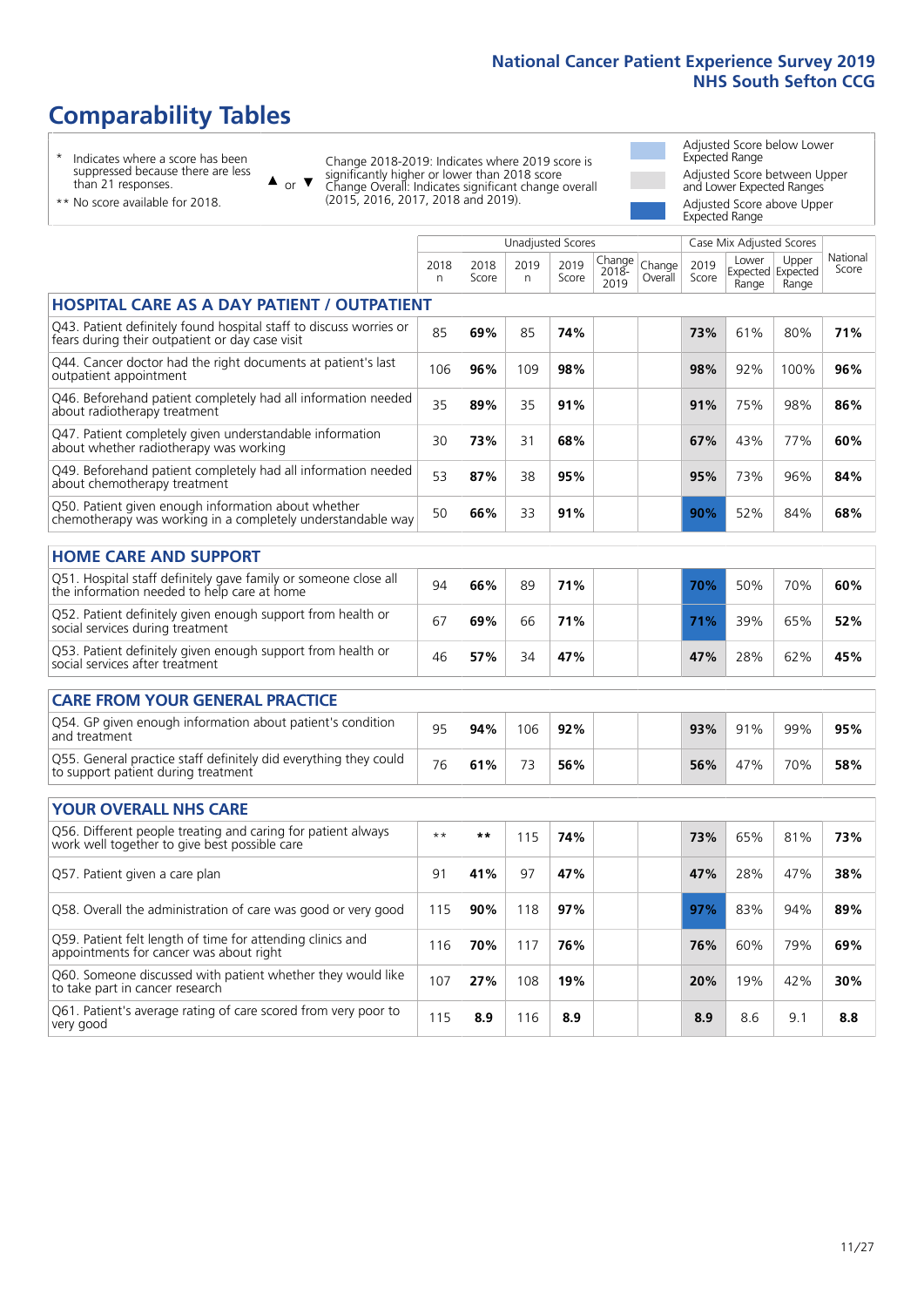### **Tumour Type Tables**

- \* Indicates where a score has been suppressed because there are less than 21 responses.
- n.a. Indicates that there were no respondents for that tumour group.

| <b>SEEING YOUR GP</b>                           |            |       |               |                   |                |                |                  |                 | Tumour Group |         |         |                 |                                                 |         |                |
|-------------------------------------------------|------------|-------|---------------|-------------------|----------------|----------------|------------------|-----------------|--------------|---------|---------|-----------------|-------------------------------------------------|---------|----------------|
|                                                 |            | Brain | <b>Breast</b> | Colorectal<br>LGT | Gynaecological | Haematological | Head and<br>Neck | Dung            | Prostate     | Sarcoma | Skin    | Upper<br>Gastro | Jrological                                      | Other   | All<br>Cancers |
| Q1. Saw GP once or twice before being told they | <b>CCG</b> | n.a.  | $\star$       | $\star$           | $\star$        | 72%            | $\star$          | $\star$         | $\star$      | $\star$ | $\star$ | $\star$         | $\star$                                         | $\star$ | 84%            |
| needed to go to hospital                        | National   | 59%   |               | 94% 75% 77%       |                |                |                  | 67% 79% 71% 82% |              |         |         |                 | 71% 90% 74% 83% 74%                             |         | 79%            |
| Q2. Patient thought they were seen as soon as   | <b>CCG</b> | n.a.  | $\star$       | $\star$           |                | 83%            | $\star$          | $\star$         | $\star$      | $\star$ | $\star$ | $\star$         | $\star$                                         | $\star$ | 85%            |
| necessary                                       | National l | 79%   |               |                   |                |                |                  |                 |              |         |         |                 | 89% 83% 81% 82% 81% 84% 86% 69% 85% 79% 85% 79% |         | 84%            |

#### **DIAGNOSTIC TESTS** Tumour Group

|                                                   |                                                                  | Brain | <b>Breast</b> | Colorectal<br>LGT | $\overline{\sigma}$<br>Gynaecologic | Haematological | Head and<br>Neck | Lung    | Prostate | Sarcoma | Skin    | Upper<br>Gastro | Irologica                                   | Other   | All<br>Cancers |
|---------------------------------------------------|------------------------------------------------------------------|-------|---------------|-------------------|-------------------------------------|----------------|------------------|---------|----------|---------|---------|-----------------|---------------------------------------------|---------|----------------|
| Q5. Received all the information needed about     | <b>CCG</b>                                                       | n.a.  | $\star$       | $\star$           | $\star$                             | $\star$        | $\star$          | $\star$ | $\star$  | $\star$ | $\star$ | $\star$         | $\star$                                     | $\star$ | 99%            |
| I the test                                        | National                                                         | 93%   | 95%           | 95%               | 93%                                 | 95%            |                  | 93% 95% | 95%      | 93%     | 96%     | 95%             | 95%                                         | 95%     | 95%            |
| Q6. The length of time waiting for the test to be | <b>CCG</b>                                                       | n.a.  | $\star$       | $\star$           | $\star$                             | $\star$        | $\star$          | $\star$ | $\star$  | $\star$ | $\star$ | $\star$         | $\star$                                     | $\star$ | 90%            |
| done was about right                              | National 84%                                                     |       | 91%           | 88%               |                                     |                |                  |         |          |         |         |                 | 86% 89% 88% 87% 87% 81% 87% 84% 87% 86% 88% |         |                |
| Q7. Test results explained in completely          | <b>CCG</b>                                                       | n.a.  | $\star$       | $\star$           | $\star$                             | $\star$        | $\star$          | $\star$ | $\star$  | $\star$ | $\star$ | $\star$         | $\star$                                     | $\star$ | 83%            |
| understandable way                                | National 71% 83% 82% 77% 77% 79% 80% 80% 78% 84% 75% 80% 76% 80% |       |               |                   |                                     |                |                  |         |          |         |         |                 |                                             |         |                |

| <b>FINDING OUT WHAT WAS WRONG WITH YOU</b>        |            |       |               |                 |                |                |                        |             | <b>Tumour Group</b> |         |         |                 |           |         |                |
|---------------------------------------------------|------------|-------|---------------|-----------------|----------------|----------------|------------------------|-------------|---------------------|---------|---------|-----------------|-----------|---------|----------------|
|                                                   |            | Brain | <b>Breast</b> | ╮<br>Colorectal | Gynaecological | Haematological | ad and<br>Neck<br>Head | Lung        | Prostate            | Sarcoma | Skin    | Upper<br>Gastro | Jrologica | Other   | All<br>Cancers |
| Q10. Patient told they could bring a family       | <b>CCG</b> | n.a.  | $\star$       | $\star$         | $\star$        | 63%            | $\star$                | $\star$     | $\star$             | $\star$ | $\star$ | $\star$         | $\star$   | $\star$ | 78%            |
| member or friend when first told they had cancer  | National   | 85%   | 82%           | 82%             | 71%            | 71%            | 71%                    | 77%         | 79%                 | 73%     | 69%     | 76%             | 73% 75%   |         | 77%            |
| Q11. Patient felt they were told sensitively that | CCG        | n.a.  | $\star$       | $\star$         | $\star$        | 71%            | $\star$                | $\star$     | $\star$             | $\star$ | $\star$ | $\star$         | $\star$   | $\star$ | 87%            |
| they had cancer                                   | National   | 79%   | 89%           | 87%             | 82%            | 84%            | 87%                    | 83%         | 86%                 | 84%     | 89%     | 81%             | 84% 83%   |         | 86%            |
| Q12. Patient completely understood the            | <b>CCG</b> | n.a.  | $\star$       | $\star$         | $\star$        | 66%            | $\star$                | $\star$     | $\star$             |         |         | $\star$         | $\star$   | $\star$ | 76%            |
| explanation of what was wrong                     | National   | 66%   | 77%           | 79%             | 73%            | 60%            | 78%                    | 76%         | 79%                 | 67%     | 80%     | 70%             | 77%       | 70%     | 73%            |
| Q13. Patient given easy to understand written     | CCG        | n.a.  | $\star$       | $\star$         | $\star$        | 75%            | $\ast$                 | $\star$     | $\star$             | $\star$ | $\star$ | $\star$         | $\star$   | $\ast$  | 80%            |
| information about the type of cancer they had     | National   | 66%   | 78%           | 73%             | 71%            | 76%            |                        | 69% 67% 83% |                     |         | 67% 84% | 67%             | 74%       | 65%     | 74%            |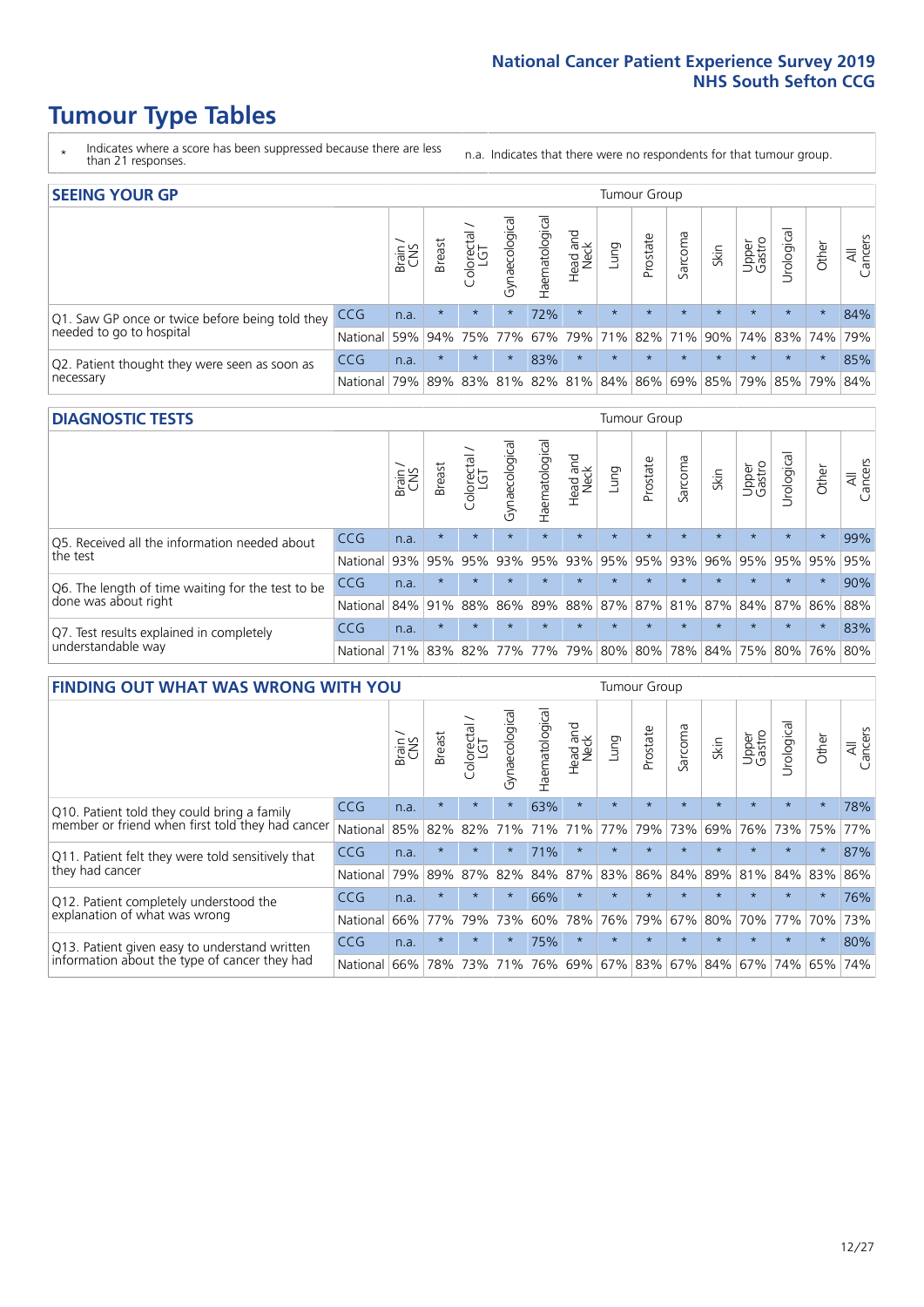### **Tumour Type Tables**

\* Indicates where a score has been suppressed because there are less than 21 responses.

n.a. Indicates that there were no respondents for that tumour group.

| <b>DECIDING THE BEST TREATMENT FOR YOU</b>         |            |       |               |                             |                |                |                         |         | <b>Tumour Group</b> |                                         |         |                 |            |         |                |
|----------------------------------------------------|------------|-------|---------------|-----------------------------|----------------|----------------|-------------------------|---------|---------------------|-----------------------------------------|---------|-----------------|------------|---------|----------------|
|                                                    |            | Brain | <b>Breast</b> | olorectal.<br>LGT<br>$\cup$ | Gynaecological | Haematological | ead and<br>Neck<br>Head | Lung    | Prostate            | arcoma<br>$\sqrt{ }$                    | Skin    | Upper<br>Gastro | Jrological | Other   | All<br>Cancers |
| Q14. Patient felt that treatment options were      | CCG        | n.a.  | $\star$       | $\star$                     | $\star$        | 96%            | $\star$                 | $\star$ | $\star$             | $\star$                                 | $\star$ | $\star$         | $\star$    | $\star$ | 92%            |
| completely explained                               | National   | 85%   | 85%           | 85%                         | 85%            | 82%            | 87%                     | 84%     | 83%                 | 83%                                     | 89%     | 81%             | 83%        | 79%     | 83%            |
| Q15. Patient felt possible side effects were       | CCG        | n.a.  | $\star$       |                             | $\star$        | 72%            | $\star$                 | $\star$ | $\star$             | 大                                       |         | $\star$         | $\star$    | $\star$ | 75%            |
| definitely explained in an understandable way      | National   | 69%   | 74%           | 76%                         | 75%            | 69%            | 73%                     | 74%     | 73%                 | 73%                                     | 77%     | 72%             | 71%        | 70%     | 73%            |
| Q16. Patient definitely given practical advice and | <b>CCG</b> | n.a.  | $\star$       |                             | $\star$        | 79%            | $\star$                 | $\star$ | $\star$             | $\star$                                 | $\star$ | $\star$         | $\star$    | $\star$ | 78%            |
| support in dealing with side effects of treatment  | National   | 63%   | 70%           | 70%                         | 69%            | 65%            | 70%                     | 69%     | 65%                 | 66%                                     | 71%     | 66%             | 63%        | 64%     | 67%            |
| Q17. Patient definitely told about side effects    | CCG        | n.a.  | $\star$       | $\star$                     | $\star$        | 68%            | $\star$                 | $\star$ | $\star$             | $\star$                                 | $\star$ | $\star$         | $\star$    | $\star$ | 68%            |
| that could affect them in the future               | National   | 62%   | 57%           | 59%                         | 56%            | 51%            | 64%                     | 56%     | 66%                 | 54%                                     | 66%     | 53%             | 56%        | 52%     | 57%            |
| Q18. Patient definitely involved as much as they   | CCG        | n.a.  | $\star$       | $\star$                     | $\star$        | 81%            | $\star$                 | $\star$ | $\star$             | $\star$                                 | $\star$ | $\star$         | $\star$    | $\star$ | 85%            |
| wanted in decisions about care and treatment       | National   | 79%   |               |                             |                |                |                         |         |                     | 81% 83% 81% 80% 81% 81% 84% 81% 87% 79% |         |                 | 79%        | 78% 81% |                |

#### **CLINICAL NURSE SPECIALIST (CNS)** Tumour Group

|                                             |                  | Brain | <b>Breast</b> | Colorectal | $\overline{\sigma}$<br>Gynaecologic | Haematological                    | Head and<br>Neck | Lung    | Prostate | Sarcoma | Skin    | Upper<br>Gastro | rological                                   | Other   | All<br>Cancers |
|---------------------------------------------|------------------|-------|---------------|------------|-------------------------------------|-----------------------------------|------------------|---------|----------|---------|---------|-----------------|---------------------------------------------|---------|----------------|
| Q19. Patient given the name of a CNS who    | <b>CCG</b>       | n.a.  | $\star$       | $\star$    | $\star$                             | 87%                               | $\star$          | $\star$ | $\star$  | $\star$ | $\star$ | $\star$         | $\star$                                     | $\star$ | 92%            |
| would support them through their treatment  | National         | 95%   | 95%           | 92%        | 95%                                 |                                   | 92% 91% 94% 91%  |         |          | 91%     | 91%     | 93%             | 85% 89%                                     |         | 92%            |
| Q20. Patient found it very or quite easy to | <b>CCG</b>       | n.a.  | $\star$       | $\star$    |                                     | 91%                               | $\star$          | $\star$ | $\star$  | $\star$ | $\star$ | $\star$         | $\star$                                     | $\star$ | 90%            |
| contact their CNS                           | National         | 86%   |               | 84% 88%    |                                     | 85%   87%   86%   86%   80%   86% |                  |         |          |         |         |                 | 90% 85% 83% 83% 85%                         |         |                |
| Q21. Patient got understandable answers to  | <b>CCG</b>       | n.a.  | $\star$       | $\star$    |                                     | 86%                               | $\star$          | $\star$ | $\star$  | $\star$ | $\star$ | $\star$         | $\star$                                     | $\star$ | 86%            |
| important questions all or most of the time | National 82% 87% |       |               | 89%        |                                     |                                   |                  |         |          |         |         |                 | 86% 89% 88% 86% 87% 87% 93% 86% 87% 86% 87% |         |                |

| <b>SUPPORT FOR PEOPLE WITH CANCER</b>                                                             |            |       |               |            |                |                |                         |         | <b>Tumour Group</b> |         |         |                 |            |         |                |
|---------------------------------------------------------------------------------------------------|------------|-------|---------------|------------|----------------|----------------|-------------------------|---------|---------------------|---------|---------|-----------------|------------|---------|----------------|
|                                                                                                   |            | Brain | <b>Breast</b> | Colorectal | Gynaecological | Haematological | ead and<br>Neck<br>Head | Lung    | Prostate            | Sarcoma | Skin    | Upper<br>Gastro | Jrological | Other   | All<br>Cancers |
| Q22. Hospital staff gave information about<br>support or self-help groups for people with         | CCG        | n.a.  | $\star$       | $\star$    | $\star$        | 74%            | $\star$                 | $\star$ | $\star$             | n.a.    | $\star$ | $\star$         | $\star$    | $\star$ | 86%            |
| cancer                                                                                            | National   | 92%   | 92%           | 88%        | 87%            | 86%            | 88%                     | 87%     | 91%                 | 86%     | 90%     | 88%             | 81%        | 83%     | 88%            |
| Q23. Hospital staff discussed or gave information<br>about the impact cancer could have on day to | CCG        | n.a.  | $\star$       | $\star$    | $\star$        | $\star$        | $\star$                 | $\star$ | $\star$             | $\star$ | $\star$ | $\star$         | $\star$    | $\star$ | 90%            |
| day activities                                                                                    | National   | 84%   | 86%           | 85%        | 82%            | 84%            | 84%                     | 83%     | 88%                 | 81%     | 86%     | 83%             | 78%        | 79%     | 84%            |
| Q24. Hospital staff gave information on getting                                                   | CCG        | n.a.  | $\star$       | $\star$    | $\star$        | 52%            | n.a.                    | $\star$ | $\star$             | $\star$ |         | $\star$         | $\star$    | $\ast$  | 59%            |
| financial help or possible benefits                                                               | National   | 78%   | 68%           | 61%        | 66%            | 61%            | 67%                     | 72%     | 55%                 | 64%     | 60%     | 64%             | 47%        | 59%     | 63%            |
| Q25. Hospital staff told patient they could get                                                   | <b>CCG</b> | n.a.  | $\star$       | $\star$    | $\star$        |                | $\star$                 | $\star$ | $\star$             | $\star$ | $\star$ | $\star$         | $\star$    | $\star$ | 90%            |
| free prescriptions                                                                                | National I | 82%   | 81%           | 83%        | 79%            | 87%            |                         |         | 84% 86% 80%         | 78%     | 71%     | 84%             | 73%        | 81%     | 82%            |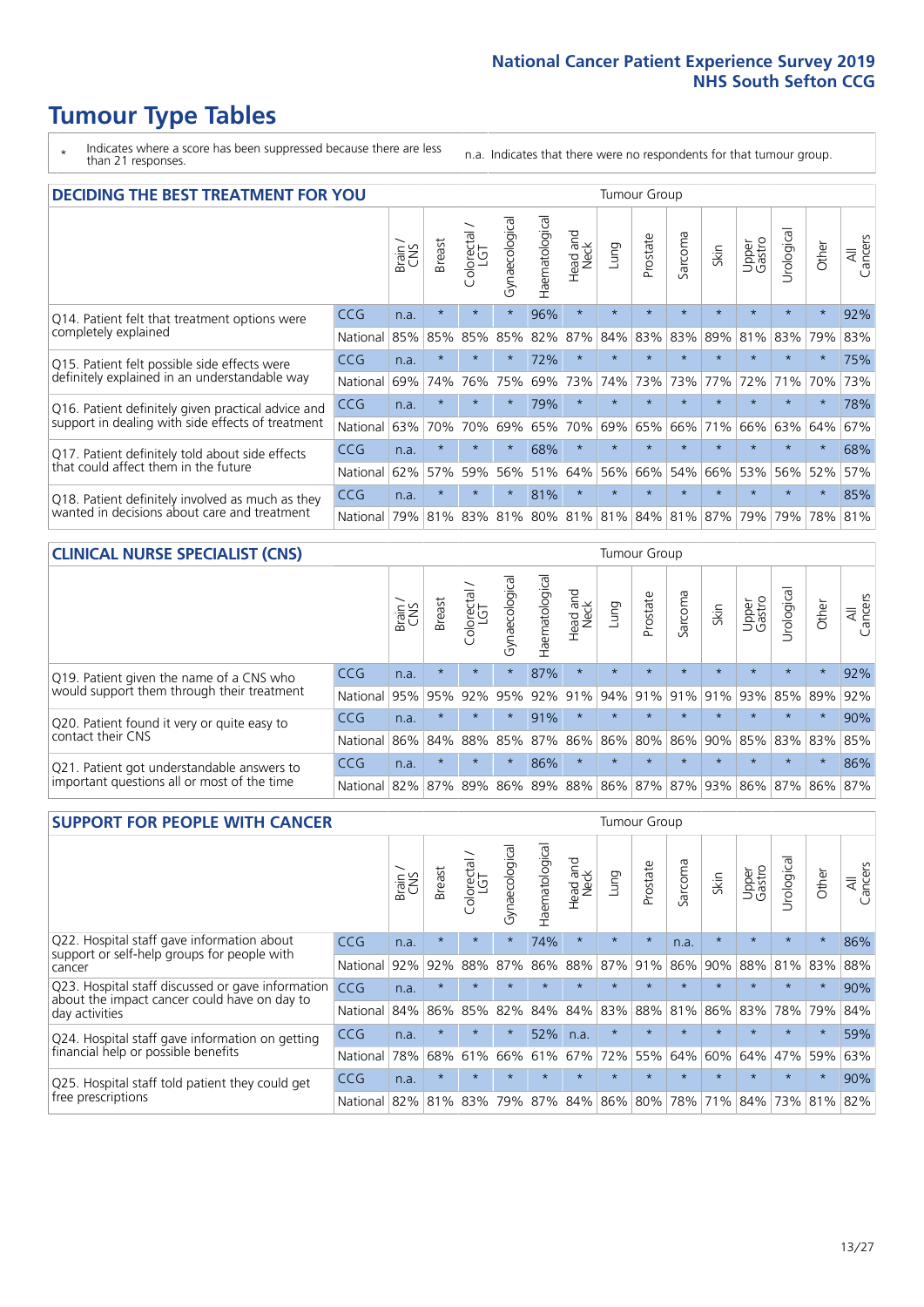### **Tumour Type Tables**

- \* Indicates where a score has been suppressed because there are less than 21 responses.
- n.a. Indicates that there were no respondents for that tumour group.

| <b>OPERATIONS</b>                                |            |              |               |                   |                |                |                  |         | Tumour Group                                  |         |         |                 |             |         |                |
|--------------------------------------------------|------------|--------------|---------------|-------------------|----------------|----------------|------------------|---------|-----------------------------------------------|---------|---------|-----------------|-------------|---------|----------------|
|                                                  |            | Brain<br>CNS | <b>Breast</b> | Colorectal<br>LGT | Gynaecological | Haematological | Head and<br>Neck | Lung    | Prostate                                      | Sarcoma | Skin    | Upper<br>Gastro | Jrological  | Other   | All<br>Cancers |
| Q27. Beforehand, patient had all the information | <b>CCG</b> | n.a.         | $\star$       | $\star$           | $\star$        | $\star$        | $\star$          | $\star$ | $\star$                                       | $\star$ | $\star$ | $\star$         | $\star$     | $\star$ | 97%            |
| needed about the operation                       | National   | 96%          | 97%           | 96%               | 96%            | 94%            |                  |         | 96% 95% 97% 95% 96%                           |         |         |                 | 96% 95% 95% |         | 96%            |
| Q28. Afterwards, staff completely explained how  | <b>CCG</b> | n.a.         | $\star$       | $\star$           | $\star$        | $\star$        | $\star$          | $\star$ | $\star$                                       | $\star$ | $\star$ | $\star$         | $\star$     | $\star$ | 91%            |
| operation had gone in understandable way         | National   | 76%          |               | 79% 83%           |                |                |                  |         | 79%   78%   79%   79%   78%   80%   82%   79% |         |         |                 |             | 76% 77% | 79%            |

### **HOSPITAL CARE AS AN INPATIENT** TUMOUR STOUP TUMOUR Group

|                                                                                                                      |            | Brain | <b>Breast</b> | Colorectal /<br>LGT | Gynaecological | Haematological | Head and<br><b>Neck</b> | Lung    | Prostate | Sarcoma | Skin    | Upper<br>Gastro | Urological | Other   | All<br>Cancers |
|----------------------------------------------------------------------------------------------------------------------|------------|-------|---------------|---------------------|----------------|----------------|-------------------------|---------|----------|---------|---------|-----------------|------------|---------|----------------|
| Q30. Hospital staff didn't talk in front of patient                                                                  | CCG        | n.a.  | $\star$       | $\star$             | $\star$        | $\star$        | $\star$                 | $\star$ | $\star$  | $\star$ | $\star$ | $\star$         | $\star$    | $\star$ | 95%            |
| as if patient wasn't there                                                                                           | National   | 81%   | 86%           | 81%                 | 83%            | 84%            | 83%                     | 81%     | 88%      | 86%     | 86%     | 81%             | 83%        | 82%     | 84%            |
| 031. Patient had confidence and trust in all                                                                         | CCG        | n.a.  | $\star$       | $\star$             | $\star$        | $\star$        | $\star$                 | $\star$ | $\star$  | $\star$ | $\star$ | $\star$         | $\star$    | $\star$ | 95%            |
| doctors treating them                                                                                                | National   | 82%   | 83%           | 85%                 | 83%            | 82%            | 87%                     | 83%     | 89%      | 86%     | 85%     | 81%             | 85%        | 80%     | 84%            |
| Q32. Patient's family or someone close definitely                                                                    | CCG        | n.a.  | $\star$       | $\star$             | n.a.           |                | $\star$                 | $\star$ | $\star$  | $\star$ | n.a.    |                 | $\star$    | $\star$ | 78%            |
| felt able to talk to a doctor                                                                                        | National   | 67%   | 72%           | 73%                 | 72%            | 74%            | 75%                     | 74%     | 72%      | 71%     | 74%     | 73%             | 71%        | 69%     | 72%            |
| Q33. Patient had confidence and trust in all the<br>ward nurses treating them                                        | CCG        | n.a.  | $\star$       | $\star$             | $\star$        | $\star$        | $\star$                 | $\star$ | $\star$  | $\star$ | $\star$ | $\star$         | $\star$    | $\star$ | 80%            |
|                                                                                                                      | National   | 72%   | 73%           | 72%                 | 71%            | 77%            | 75%                     | 77%     | 79%      | 74%     | 75%     | 73%             | 77%        | 69%     | 74%            |
| Q34. Patient thought there were always or nearly<br>always enough nurses on duty to care for them                    | CCG        | n.a.  | $\star$       | $\star$             | $\star$        | $\star$        | $\star$                 | $\star$ | $\star$  | $\star$ | $\star$ | $\star$         | $\star$    | $\star$ | 70%            |
|                                                                                                                      | National   | 68%   | 64%           | 62%                 | 63%            | 63%            | 65%                     | 68%     | 72%      | 65%     |         | 70% 65%         | 66%        | 60%     | 64%            |
| Q35. All hospital staff asked patient what name                                                                      | CCG        | n.a.  | $\star$       | $\star$             | $\star$        | $\star$        | $\star$                 | $\star$ | $\star$  | $\star$ | $\star$ | $\star$         | $\star$    | $\star$ | 68%            |
| they prefer to be called by                                                                                          | National   | 68%   | 62%           | 74%                 | 65%            | 72%            | 71%                     | 76%     | 72%      | 74%     | 70%     | 78%             | 76%        | 69%     | 71%            |
| Q36. Patient always given enough privacy when                                                                        | CCG        | n.a.  | $\star$       | $\star$             | $\star$        | $\star$        | $\star$                 | $\star$ | $\star$  | $\star$ | $\star$ | $\star$         | $\star$    | $\star$ | 91%            |
| discussing condition or treatment                                                                                    | National   | 78%   | 84%           | 85%                 | 81%            | 86%            | 87%                     | 84%     | 88%      | 84%     | 84%     | 84%             | 85%        | 82%     | 85%            |
| Q37. Patient definitely found hospital staff to                                                                      | CCG        | n.a.  | $\star$       | $\star$             | $\star$        | $\star$        | $\star$                 | $\star$ | $\star$  | $\star$ | $\star$ | $\star$         | $\star$    | $\star$ | 63%            |
| discuss worries or fears during their inpatient visit                                                                | National   | 45%   | 51%           | 55%                 | 51%            | 56%            | 52%                     | 49%     | 53%      | 54%     |         | 51% 53%         | 49%        | 46%     | 52%            |
| Q38. Hospital staff definitely did everything they                                                                   | CCG        | n.a.  | $\star$       | $\star$             | $\star$        | $\star$        | $\star$                 | $\star$ | $\star$  | $\star$ | n.a.    | $\star$         | $\star$    | $\star$ | 89%            |
| could to help control pain                                                                                           | National   | 85%   | 83%           | 84%                 | 82%            | 82%            | 80%                     | 84%     | 85%      | 83%     | 85%     | 82%             | 81%        | 82%     | 83%            |
| Q39. Patient always felt they were treated with                                                                      | CCG        | n.a.  | $\star$       | $\star$             | $\star$        | $\star$        | $\star$                 | $\star$ | $\star$  | $\star$ | $\star$ | $\star$         | $\star$    | $\star$ | 86%            |
| respect and dignity while in hospital                                                                                | National   | 85%   | 87%           | 87%                 | 85%            | 89%            | 87%                     | 88%     | 91%      | 89%     | 89%     | 88%             | 90%        | 86%     | 88%            |
| Q40. Patient given clear written information<br>about what should or should not do after leaving                     | CCG        | n.a.  | $\star$       | $\star$             | $\star$        | $\star$        | $\star$                 | $\star$ | $\star$  | $\star$ | $\star$ | $\star$         | $\star$    | $\star$ | 95%            |
| hospital                                                                                                             | National   | 80%   | 89%           | 86%                 | 86%            | 83%            |                         | 87% 82% | 91%      | 85%     | 90%     | 82%             | 87%        | 83%     | 86%            |
| Q41. Hospital staff told patient who to contact<br>if worried about condition or treatment after<br>leaving hospital | CCG        | n.a.  | $\star$       | $\star$             | $\star$        | $\star$        | $\star$                 | $\star$ | $\star$  | $\star$ | n.a.    | $\star$         | $\star$    | $\star$ | 93%            |
|                                                                                                                      | National I | 94%   |               | 95% 95% 93%         |                |                | 96% 93% 92%             |         | 96%      | 94%     |         | 95% 92%         |            | 92% 93% | 94%            |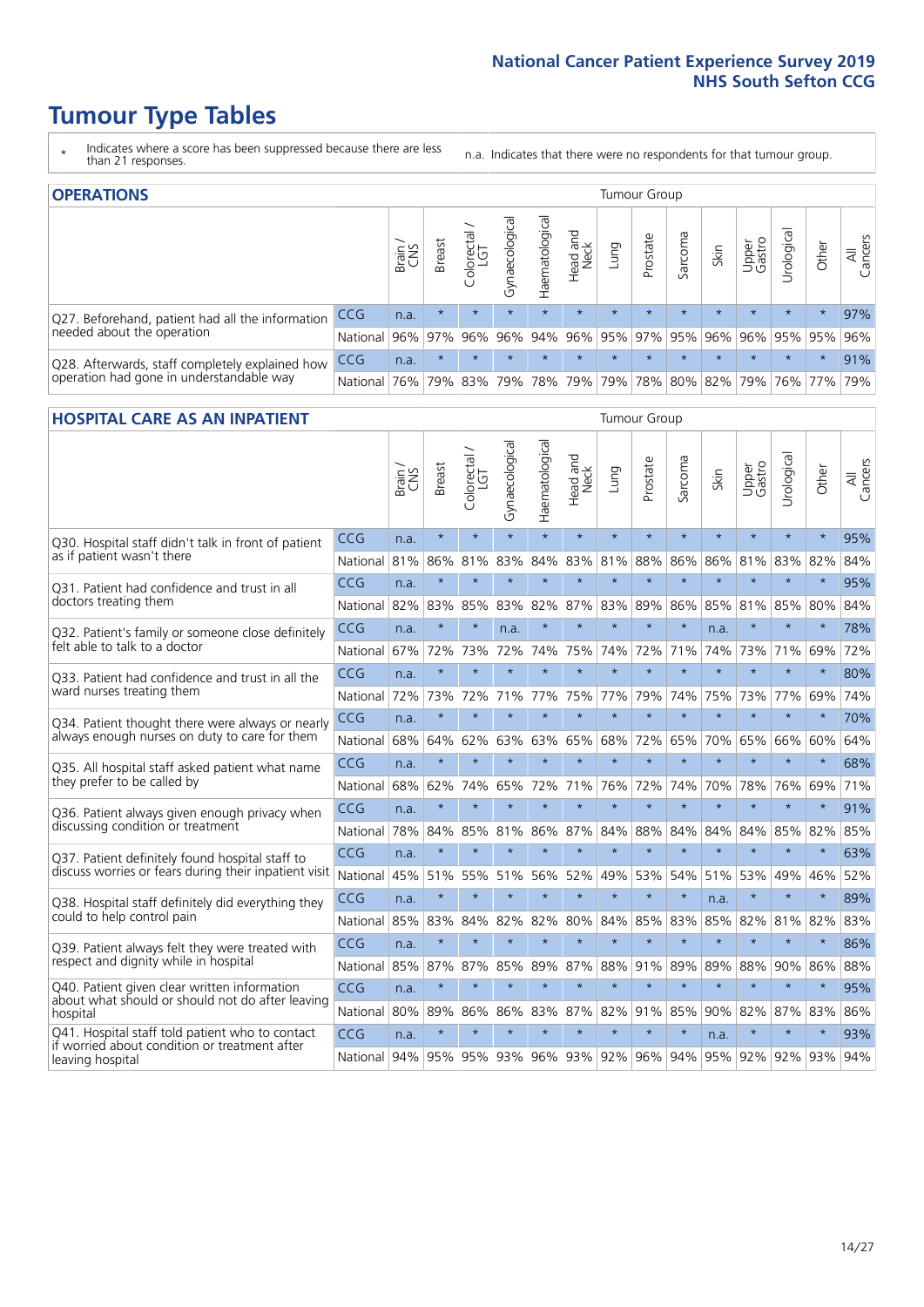### **Tumour Type Tables**

- \* Indicates where a score has been suppressed because there are less than 21 responses.
- n.a. Indicates that there were no respondents for that tumour group.

| <b>HOSPITAL CARE AS A DAY PATIENT / OUTPATIENT</b>                                                                    |            |       |               |                       |                |                |                                |         | <b>Tumour Group</b> |                               |         |                 |            |         |                |  |  |
|-----------------------------------------------------------------------------------------------------------------------|------------|-------|---------------|-----------------------|----------------|----------------|--------------------------------|---------|---------------------|-------------------------------|---------|-----------------|------------|---------|----------------|--|--|
|                                                                                                                       |            | Brain | <b>Breast</b> | olorectal<br>LGT<br>Ū | Gynaecological | Haematological | <b>Bad and</b><br>Neck<br>Head | Lung    | Prostate            | arcoma<br>$\overline{\Omega}$ | Skin    | Upper<br>Gastro | Urological | Other   | All<br>Cancers |  |  |
| Q43. Patient definitely found hospital staff to                                                                       | <b>CCG</b> | n.a.  | $\star$       | $\star$               | $\star$        | 62%            | $\star$                        | $\star$ | $\star$             | $\star$                       | $\star$ | $\star$         | $\star$    | $\star$ | 74%            |  |  |
| discuss worries or fears during their outpatient or<br>day case visit                                                 | National   | 66%   | 68%           | 73%                   | 70%            | 73%            | 72%                            | 70%     | 74%                 | 72%                           | 72%     | 71%             | 67%        | 68%     | 71%            |  |  |
| Q44. Cancer doctor had the right documents at<br>patient's last outpatient appointment                                | CCG        | n.a.  | $\star$       | $\star$               | $\star$        | 97%            | $\star$                        | $\star$ | $\star$             | $\star$                       |         | $\star$         | $\star$    | $\star$ | 98%            |  |  |
|                                                                                                                       | National   | 94%   | 96%           | 96%                   | 96%            | 97%            | 96%                            | 96%     | 96%                 | 96%                           | 96%     | 94%             | 96%        | 95%     | 96%            |  |  |
| Q46. Beforehand patient completely had<br>all information needed about radiotherapy                                   | <b>CCG</b> | n.a.  | $\star$       | $\star$               |                |                | $\star$                        | n.a.    | $\star$             | n.a.                          | n.a.    | $\star$         |            | $\star$ | 91%            |  |  |
| treatment                                                                                                             | National   | 91%   | 88%           | 83%                   | 88%            | 84%            | 86%                            | 86%     | 88%                 | 88%                           | 84%     | 86%             | 83%        | 84%     | 86%            |  |  |
| Q47. Patient completely given understandable<br>information about whether radiotherapy was                            | <b>CCG</b> | n.a.  | $\star$       | $\star$               | $\star$        | $\star$        | $\star$                        | n.a.    | $\star$             | n.a.                          | n.a.    | $\star$         | $\star$    | $\star$ | 68%            |  |  |
| working                                                                                                               | National   | 56%   | 60%           | 57%                   | 61%            | 62%            | 63%                            | 59%     | 60%                 | 67%                           | 57%     | 52%             | 59%        | 59%     | 60%            |  |  |
| Q49. Beforehand patient completely had all                                                                            | <b>CCG</b> | n.a.  | $\star$       | $\star$               | $\star$        | $\star$        | $\star$                        | n.a.    | $\star$             | n.a.                          | n.a.    | $\star$         | $\star$    | $\ast$  | 95%            |  |  |
| information needed about chemotherapy<br>treatment                                                                    | National   | 80%   | 82%           | 86%                   | 87%            | 85%            | 79%                            | 84%     | 86%                 | 86%                           | 90%     | 84%             | 85%        | 85%     | 84%            |  |  |
| Q50. Patient given enough information about<br>whether chemotherapy was working in a<br>completely understandable way | <b>CCG</b> | n.a.  | $\star$       | n.a.                  | $\star$        |                | $\star$                        | n.a.    | $\star$             | n.a.                          | n.a.    | $\star$         | $\star$    | $\star$ | 91%            |  |  |
|                                                                                                                       | National   | 54%   | 62%           | 64%                   | 68%            | 75%            |                                | 57% 67% | 66%                 | 71%                           | 79%     | 61%             | 68%        | 69%     | 68%            |  |  |

#### **HOME CARE AND SUPPORT** Tumour Group

|                                                                                                                   |            | Brain | <b>Breast</b> | Colorectal<br>LGT | ᢛ<br>Gynaecologic | Haematological | ad and<br>Neck<br>Head | <b>Dung</b> | Prostate | Sarcoma | Skin    | Upper<br>Gastro | rological | Other   | All<br>Cancers |
|-------------------------------------------------------------------------------------------------------------------|------------|-------|---------------|-------------------|-------------------|----------------|------------------------|-------------|----------|---------|---------|-----------------|-----------|---------|----------------|
| Q51. Hospital staff definitely gave family or<br>someone close all the information needed to<br>help care at home | <b>CCG</b> | n.a.  | $\star$       | $\star$           |                   | 64%            | $\star$                | $\star$     | $\star$  | $\star$ | $\star$ | $\star$         | $\star$   | $\star$ | 71%            |
|                                                                                                                   | National   | 58%   | 58%           | 63%               | 57%               |                | 62% 67%                |             | 59% 61%  | 62%     | 65%     | 60%             | 59% 55%   |         | 60%            |
| Q52. Patient definitely given enough support<br>from health or social services during treatment                   | <b>CCG</b> | n.a.  | $\star$       | $\star$           | $\star$           | $\star$        | $\star$                | $\star$     | $\star$  | $\star$ | n.a.    | $\star$         | $\star$   | $\star$ | 71%            |
|                                                                                                                   | National   | 42%   | 52%           | 60%               |                   | 45% 51%        | 59%                    | 50%         | 48%      |         | 53% 57% | 54%             | 48% 51%   |         | 52%            |
| Q53. Patient definitely given enough support<br>from health or social services after treatment                    | CCG        | n.a.  | $\star$       | $\star$           | $\star$           |                | $\star$                | $\star$     | $\star$  | $\star$ | n.a.    | $\star$         | $\star$   | $\star$ | 47%            |
|                                                                                                                   | National l | 39%   | 41% 53%       |                   | 39%               | $ 43\% $       | 56%                    | 40%         | 46%      | 48%     | 59%     | 47%             | 44%       | 44%     | 45%            |

| <b>CARE FROM YOUR GENERAL PRACTICE</b>                                                                     |              |       |               |                   |                |                  | Tumour Group     |         |                 |         |         |                             |            |             |                |
|------------------------------------------------------------------------------------------------------------|--------------|-------|---------------|-------------------|----------------|------------------|------------------|---------|-----------------|---------|---------|-----------------------------|------------|-------------|----------------|
|                                                                                                            |              | Brain | <b>Breast</b> | Colorectal<br>LGT | Gynaecological | ক<br>aematologic | Head and<br>Neck | Lung    | Prostate        | Sarcoma | Skin    | Upper<br>Gastro             | Jrological | Other       | All<br>Cancers |
| Q54. GP given enough information about<br>patient's condition and treatment                                | <b>CCG</b>   | n.a.  | $\star$       | $\star$           | $\star$        | 92%              | $\star$          | $\star$ | $\star$         | $\star$ | $\star$ | $\star$                     | $\star$    | $\star$     | 92%            |
|                                                                                                            | National     | 91%   |               | 96% 95%           | 95%            |                  |                  |         | 96% 94% 94% 96% |         | 94% 96% |                             |            | 93% 95% 94% | 95%            |
| Q55. General practice staff definitely did<br>everything they could to support patient during<br>treatment | CCG          | n.a.  | $\star$       | $\star$           | $\star$        | $\star$          | $\star$          | $\star$ | $\star$         | n.a.    | $\star$ | $\star$                     | $\star$    | $\star$     | 56%            |
|                                                                                                            | National 55% |       |               | 58% 59%           | 56%            |                  | 56% 59%          |         | 56% 64%         |         |         | 56%   65%   59%   59%   55% |            |             | 58%            |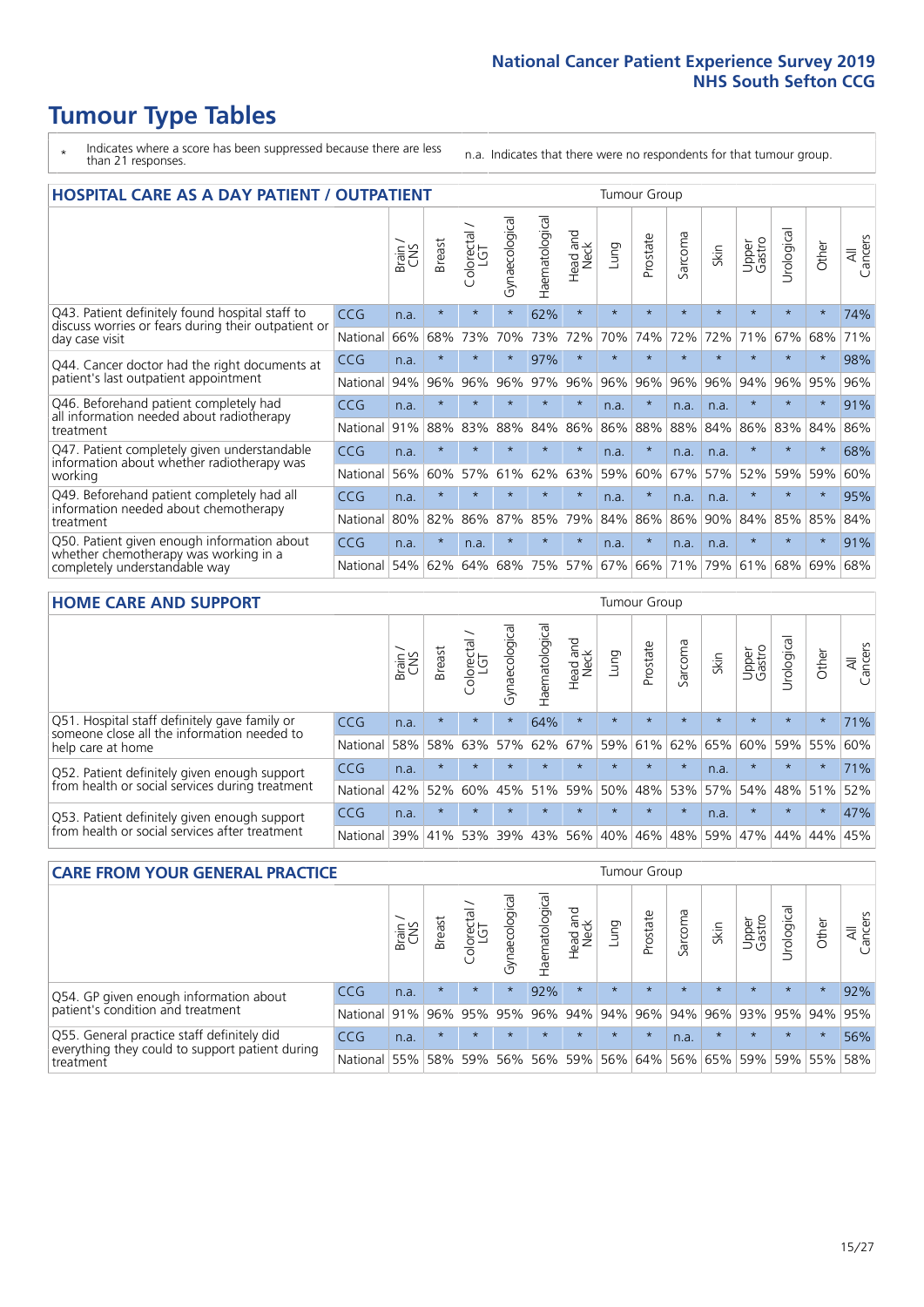### **Tumour Type Tables**

- \* Indicates where a score has been suppressed because there are less than 21 responses.
- n.a. Indicates that there were no respondents for that tumour group.

#### **YOUR OVERALL NHS CARE** THE CONSTRUCTION OF THE THROUP GROUP TUMOUR GROUP

| UN V V LIVALL IVI 19 GAINL                                                                      |            |              |               |                             |                |                |                         |         |          |                      |         |                 |                |         |                |
|-------------------------------------------------------------------------------------------------|------------|--------------|---------------|-----------------------------|----------------|----------------|-------------------------|---------|----------|----------------------|---------|-----------------|----------------|---------|----------------|
|                                                                                                 |            | Brain<br>CNS | <b>Breast</b> | olorectal.<br>LGT<br>$\cup$ | Gynaecological | Haematological | aad and<br>Neck<br>Head | Lung    | Prostate | arcoma<br>$\sqrt{ }$ | Skin    | Upper<br>Gastro | ෆී<br>Urologia | Other   | All<br>Cancers |
| Q56. Different people treating and caring for                                                   | <b>CCG</b> | n.a.         | $\star$       | $\star$                     | $\star$        | 71%            | $\star$                 | $\star$ | $\star$  | $\star$              | $\star$ | $\star$         | $\star$        | $\ast$  | 74%            |
| patient always work well together to give best<br>possible care                                 | National   | 60%          | 73%           | 73%                         | 69%            | 75%            | 73%                     | 73%     | 75%      | 70%                  | 79%     | 69%             | 74%            | 68%     | 73%            |
| Q57. Patient given a care plan                                                                  | <b>CCG</b> | n.a.         | $\star$       | $\star$                     |                | 46%            | $\star$                 | $\star$ | $\star$  | $\star$              | $\star$ |                 |                | $\star$ | 47%            |
|                                                                                                 | National   | 36%          | 41%           | 40%                         | 34%            | 36%            | 39%                     | 36%     | 40%      | 34%                  | 44%     | 36%             | 33%            | 31%     | 38%            |
| Q58. Overall the administration of care was good                                                | <b>CCG</b> | n.a.         | $\star$       | $\star$                     |                | 97%            | $\star$                 |         | $\star$  | $\star$              |         |                 |                |         | 97%            |
| or very good                                                                                    | National   | 85%          | 90%           | 88%                         | 87%            | 91%            | 90%                     | 90%     | 88%      | 88%                  | 90%     | 86%             | 85%            | 87%     | 89%            |
| Q59. Patient felt length of time for attending<br>clinics and appointments for cancer was about | <b>CCG</b> | n.a.         | $\star$       | $\star$                     | $\star$        | 72%            | $\ast$                  | $\star$ | $\star$  | $\star$              | $\star$ | $\star$         | $\star$        | $\ast$  | 76%            |
| right                                                                                           | National   | 58%          | 68%           | 73%                         | 66%            | 66%            | 71%                     | 71%     | 76%      | 68%                  | 73%     | 66%             | 75%            | 64%     | 69%            |
| Q60. Someone discussed with patient whether                                                     | <b>CCG</b> | n.a.         | $\star$       | $\star$                     |                | 17%            | $\star$                 | $\star$ | $\star$  | n.a.                 | $\star$ |                 |                | $\star$ | 19%            |
| they would like to take part in cancer research                                                 | National   | 42%          | 30%           | 32%                         | 31%            | 33%            | 21%                     | 34%     | 31%      | 36%                  | 20%     | 36%             | 21%            | 32%     | 30%            |
| Q61. Patient's average rating of care scored from<br>very poor to very good                     | <b>CCG</b> | n.a.         | $\star$       | $\star$                     | $\star$        | 9.0            | $\ast$                  | $\star$ | $\star$  | $\star$              | $\star$ | $\star$         | $\star$        | $\star$ | 8.9            |
|                                                                                                 | National   | 8.6          | 8.9           | 8.8                         | 8.7            | 8.9            | 8.8                     | 8.8     | 8.8      | 8.8                  | 8.9     | 8.7             | 8.7            | 8.7     | 8.8            |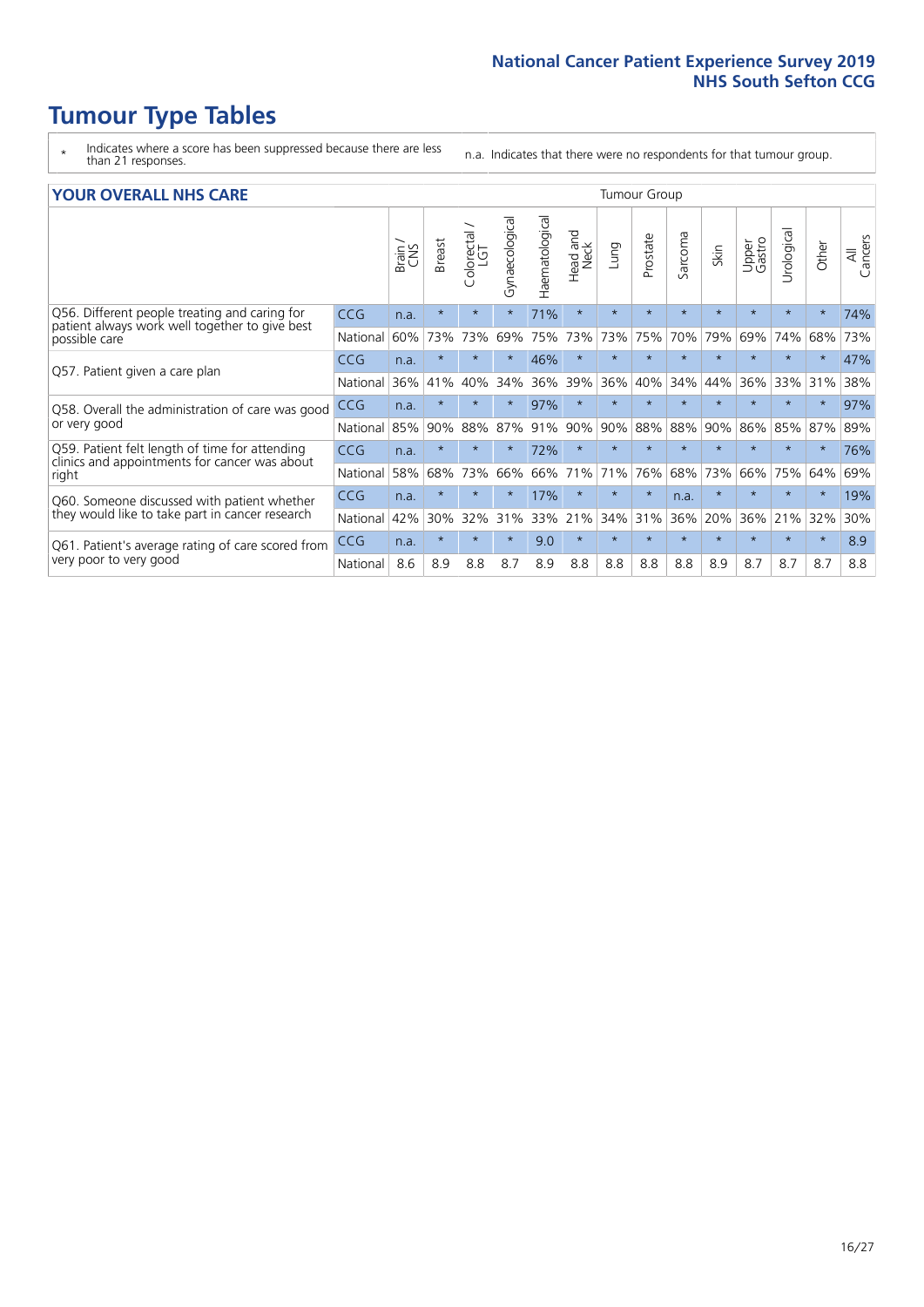### **Year on Year Charts**





#### **DIAGNOSTIC TESTS**





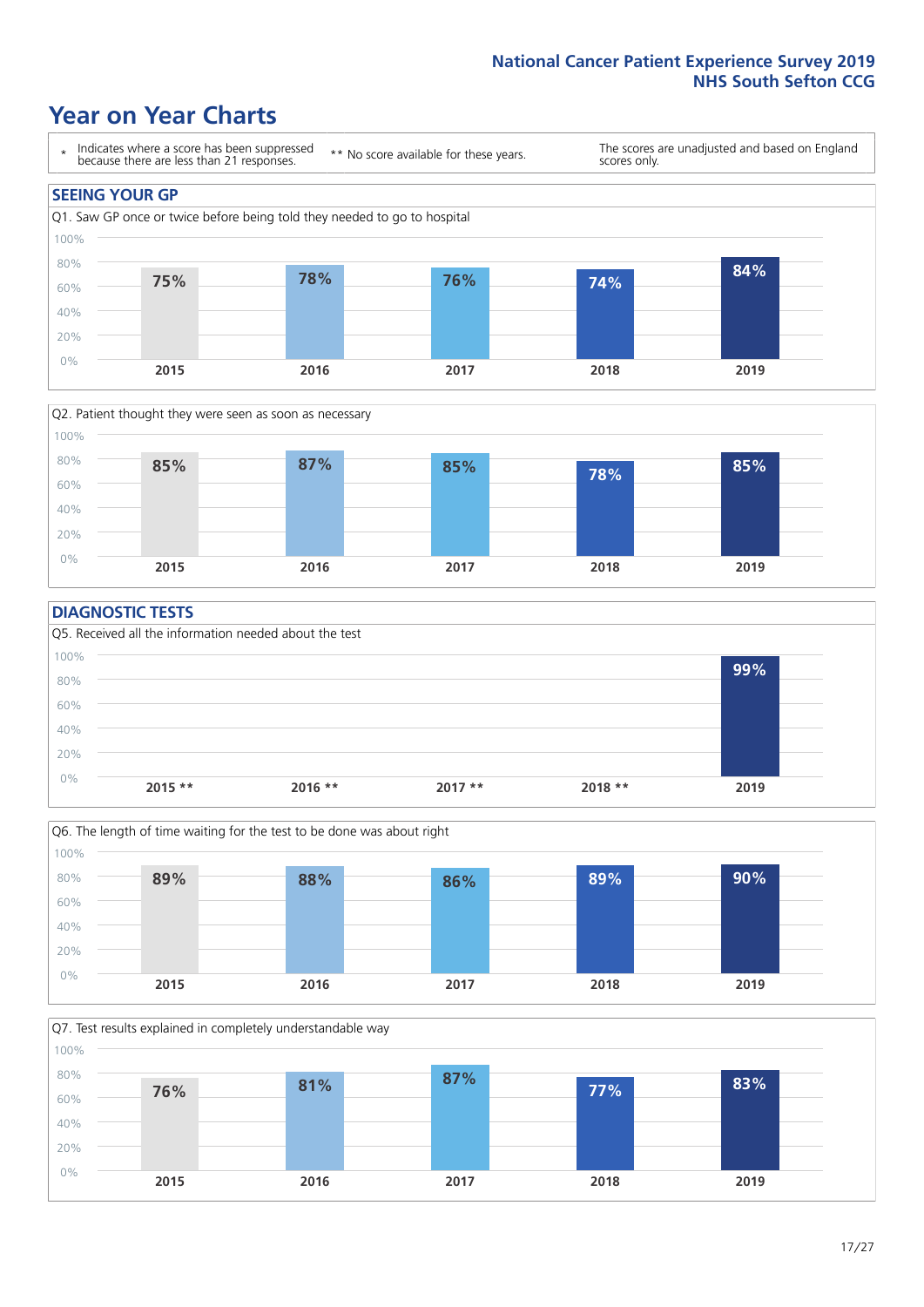### **Year on Year Charts**

\* Indicates where a score has been suppressed because there are less than 21 responses.

\*\* No score available for these years.

The scores are unadjusted and based on England scores only.









#### **DECIDING THE BEST TREATMENT FOR YOU** Q14. Patient felt that treatment options were completely explained 0% 20% 40% 60% 80% 100% **2015 2016 2017 2018 2019 76% 85% 88% 82% 92%**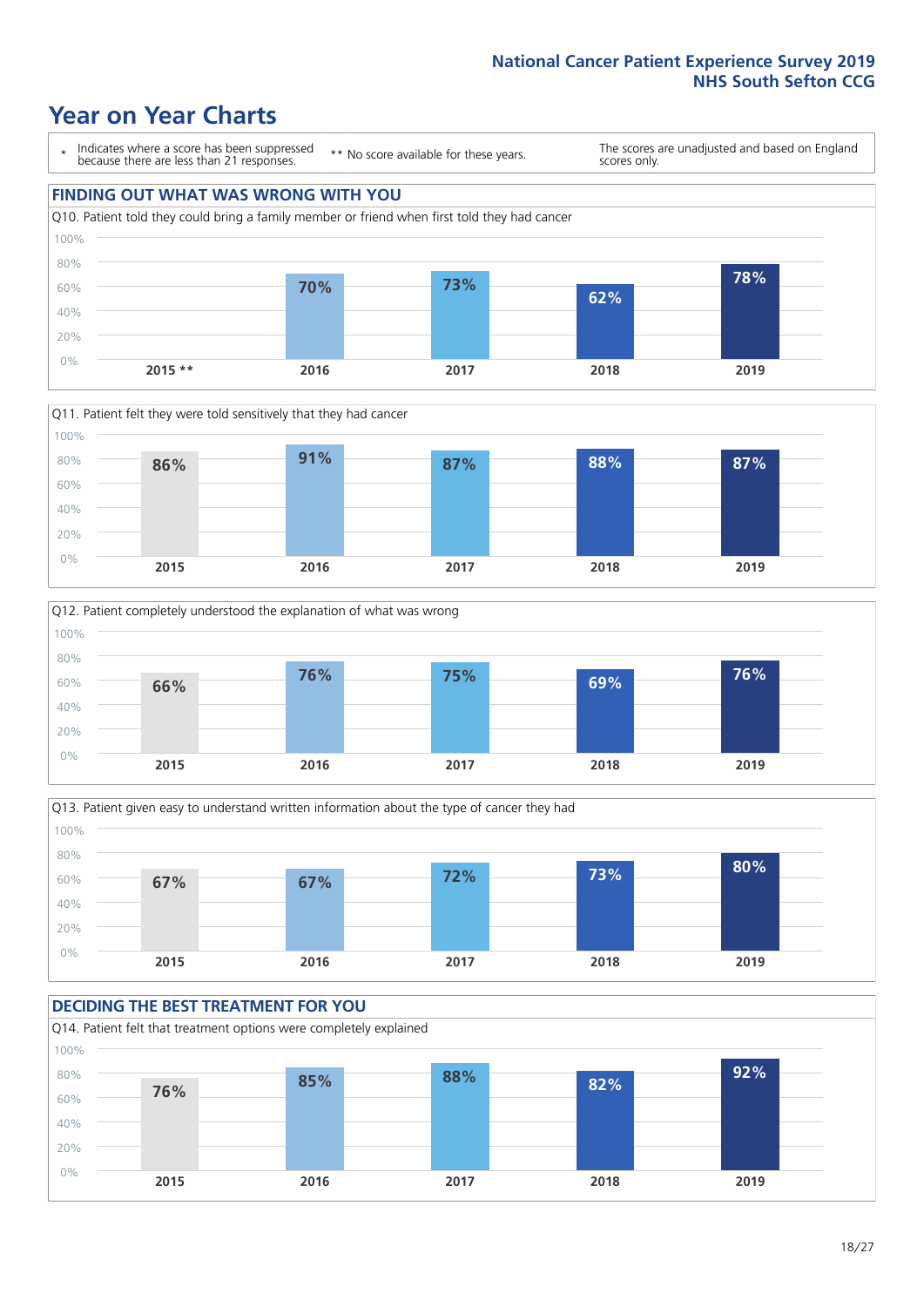### **Year on Year Charts**







Q18. Patient definitely involved as much as they wanted in decisions about care and treatment  $0%$ 20% 40% 60% 80% 100% **2015 \*\* 2016 \*\* 2017 \*\* 2018 \*\* 2019 85%**

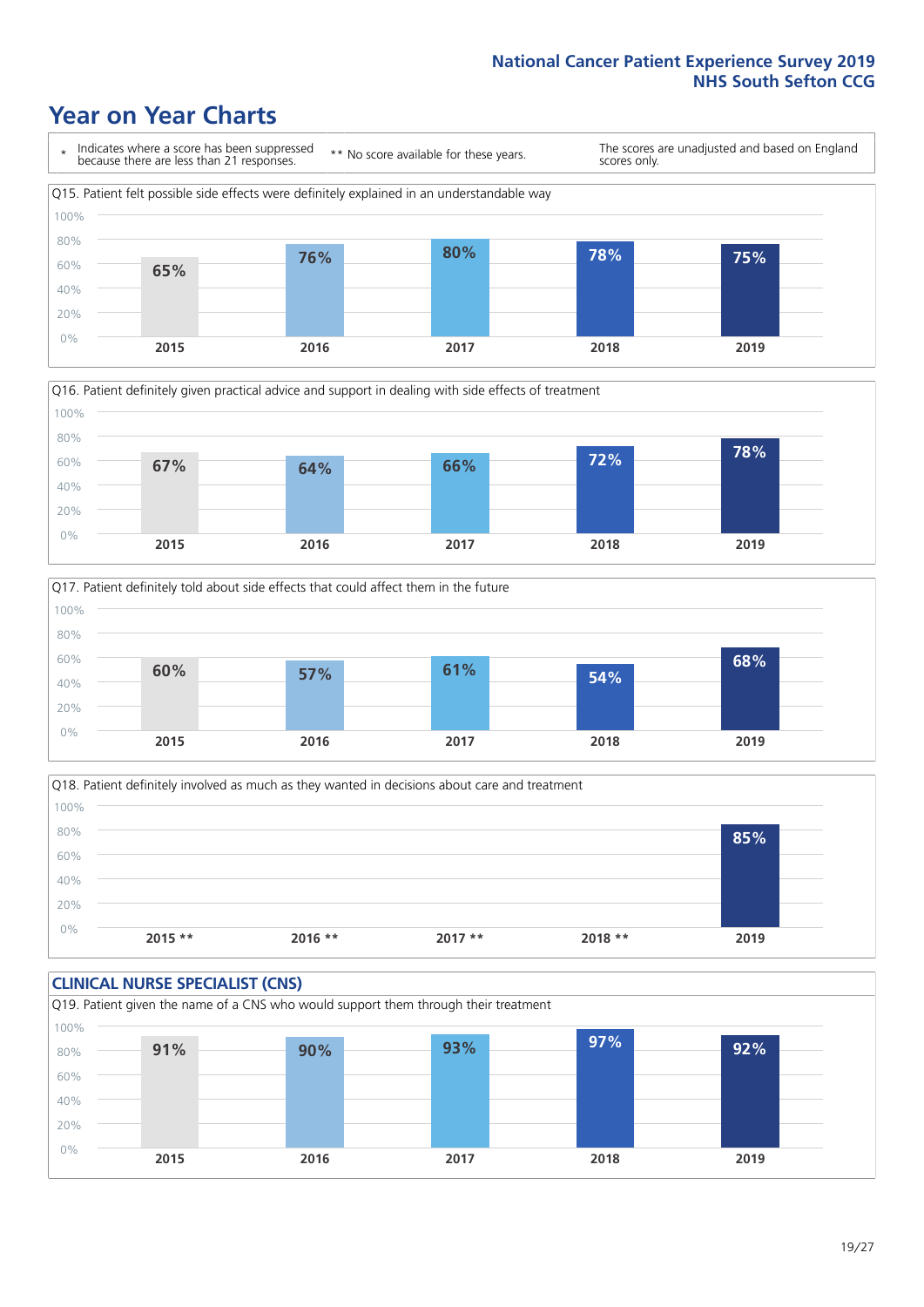### **Year on Year Charts**











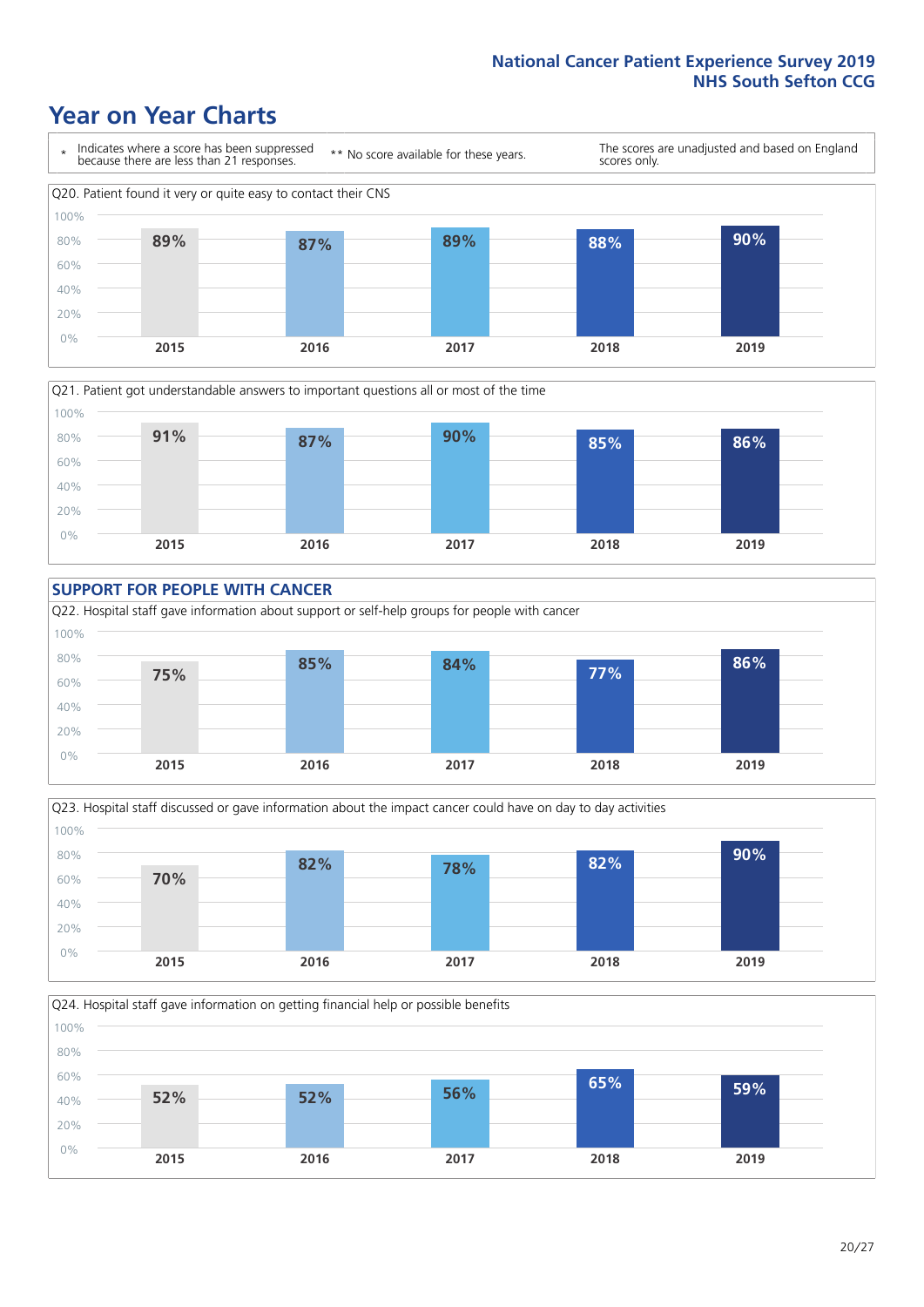### **Year on Year Charts**



#### **OPERATIONS**





#### **HOSPITAL CARE AS AN INPATIENT**



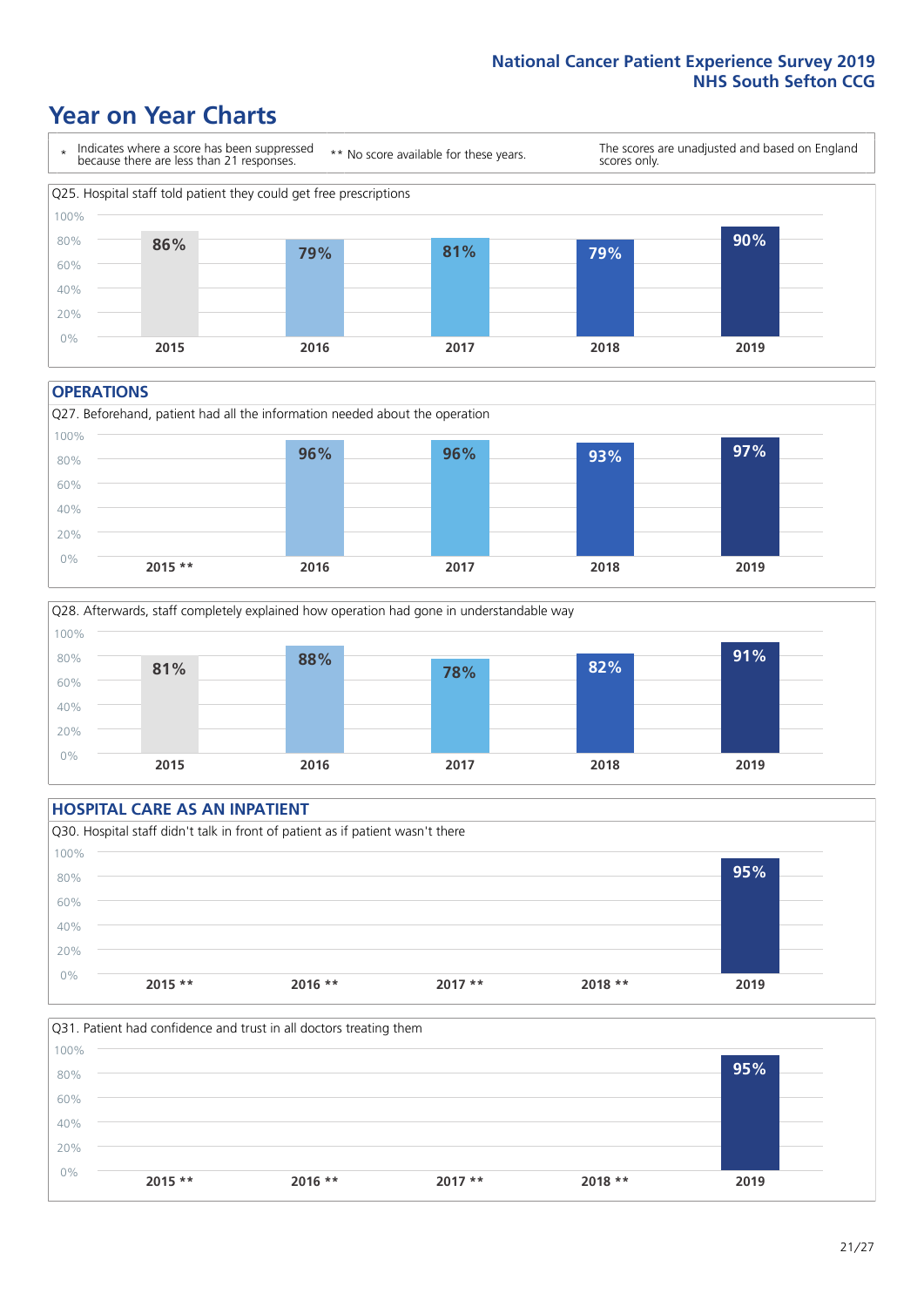### **Year on Year Charts**









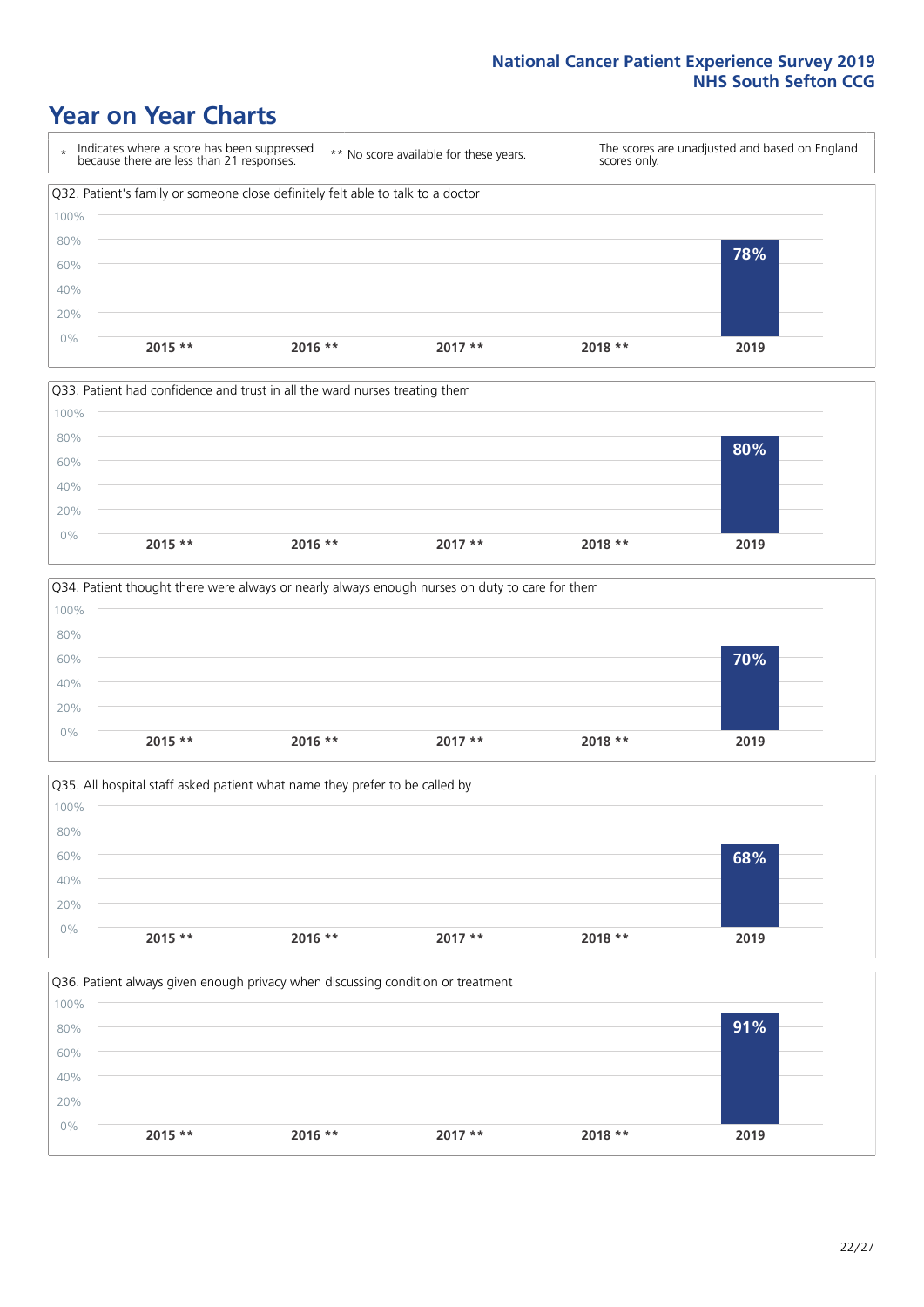### **Year on Year Charts**

\* Indicates where a score has been suppressed because there are less than 21 responses. \*\* No score available for these years. The scores are unadjusted and based on England scores only. Q37. Patient definitely found hospital staff to discuss worries or fears during their inpatient visit 0% 20% 40% 60% 80% 100% **2015 \*\* 2016 \*\* 2017 \*\* 2018 \*\* 2019 63%**





Q40. Patient given clear written information about what should or should not do after leaving hospital  $0%$ 20% 40% 60% 80% 100% **2015 \*\* 2016 \*\* 2017 \*\* 2018 \*\* 2019 95%**

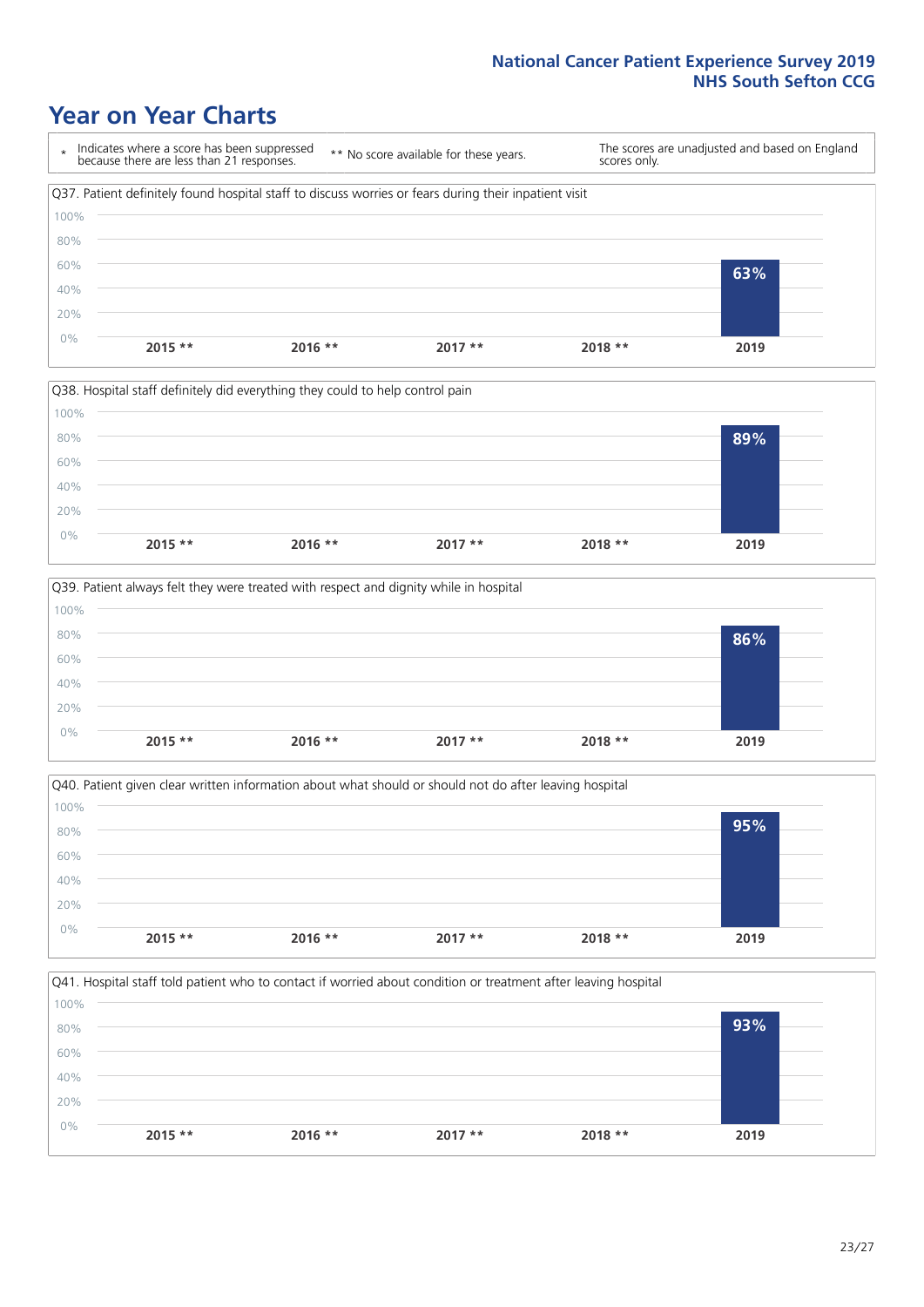### **Year on Year Charts**

\* Indicates where a score has been suppressed because there are less than 21 responses.

\*\* No score available for these years.

The scores are unadjusted and based on England scores only.

#### **HOSPITAL CARE AS A DAY PATIENT / OUTPATIENT**









Q49. Beforehand patient completely had all information needed about chemotherapy treatment

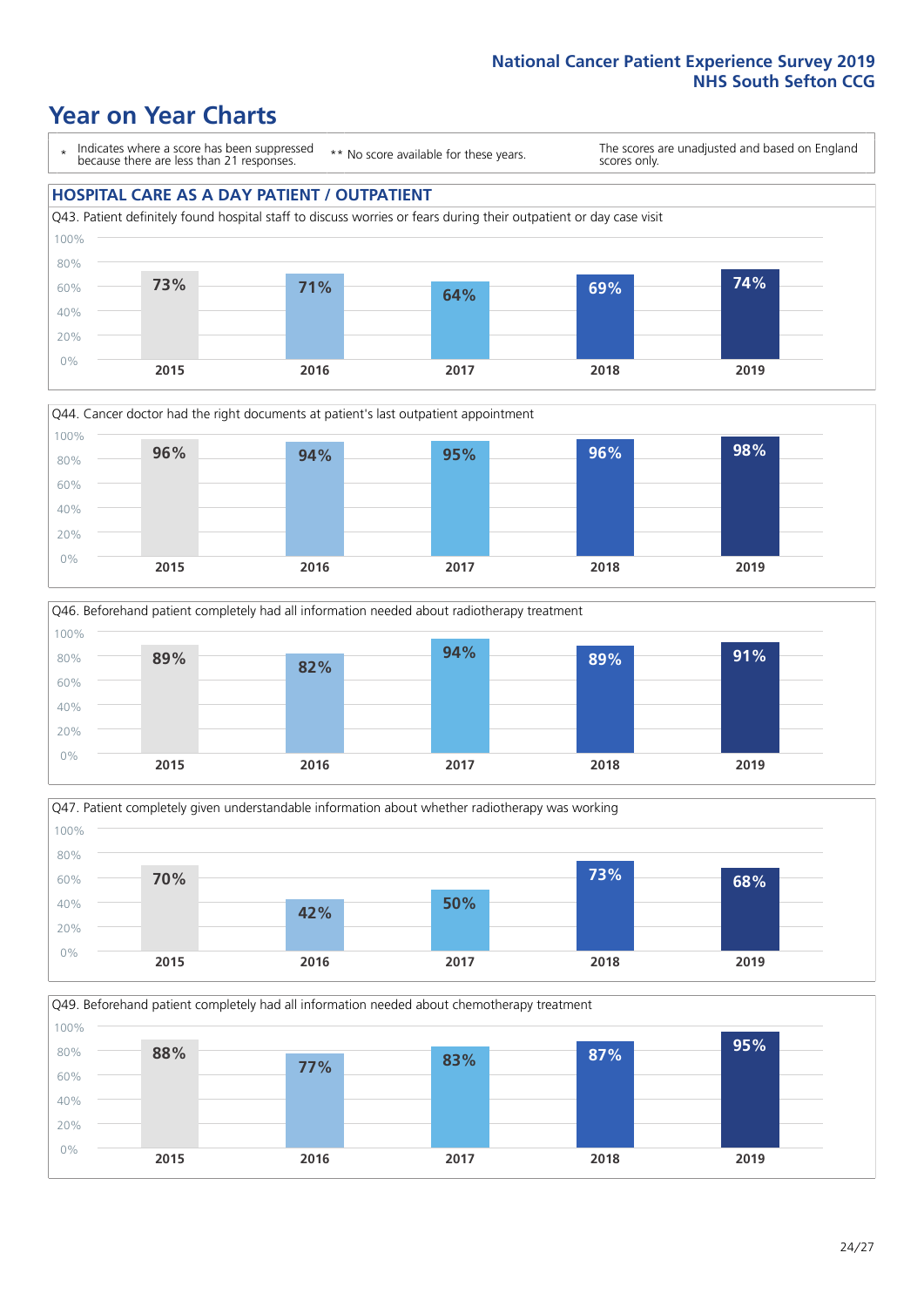### **Year on Year Charts**

\* Indicates where a score has been suppressed because there are less than 21 responses.

\*\* No score available for these years.

The scores are unadjusted and based on England scores only.



#### **HOME CARE AND SUPPORT**







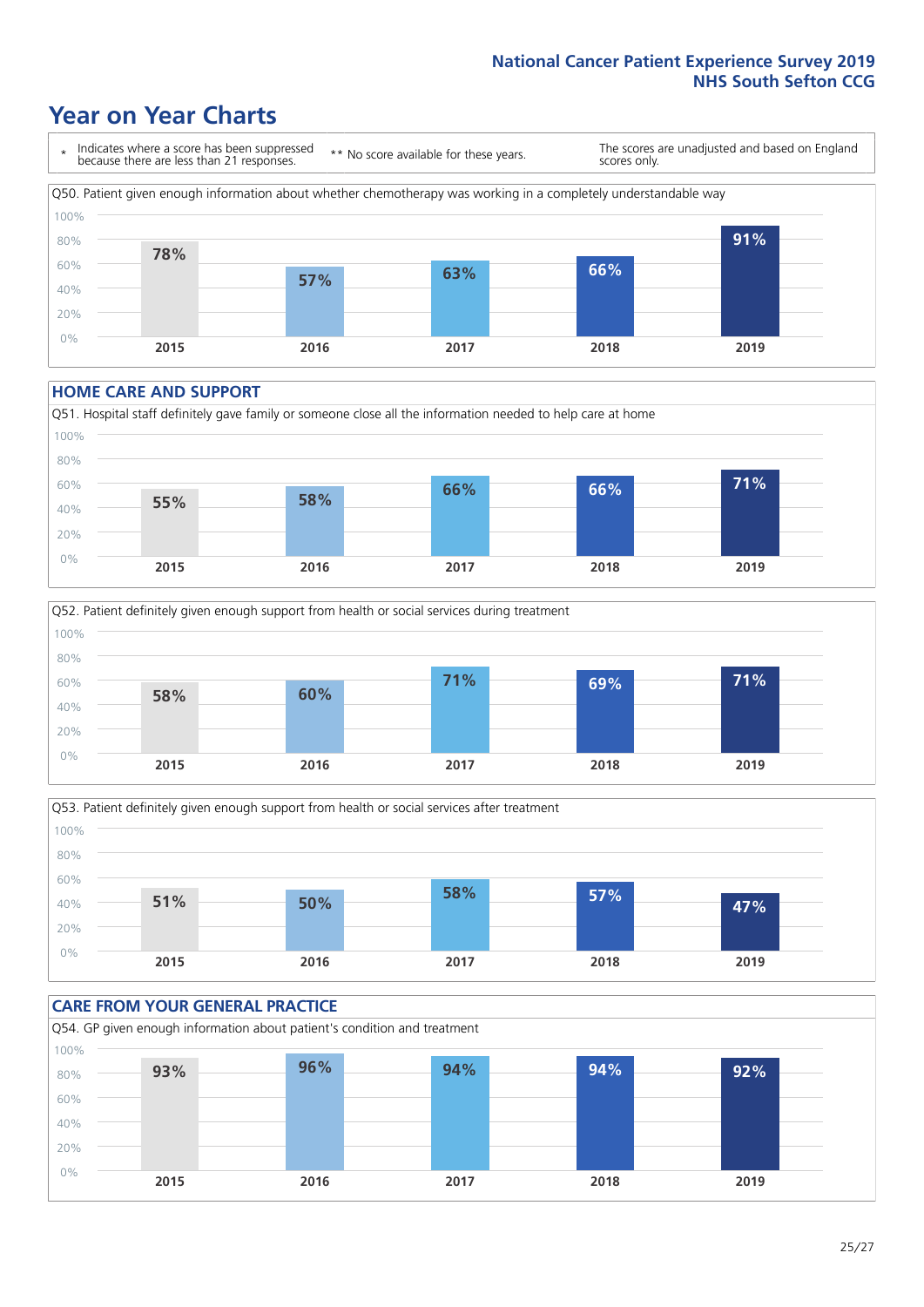### **Year on Year Charts**

\* Indicates where a score has been suppressed because there are less than 21 responses.

\*\* No score available for these years.

The scores are unadjusted and based on England scores only.



#### **YOUR OVERALL NHS CARE**







Q59. Patient felt length of time for attending clinics and appointments for cancer was about right